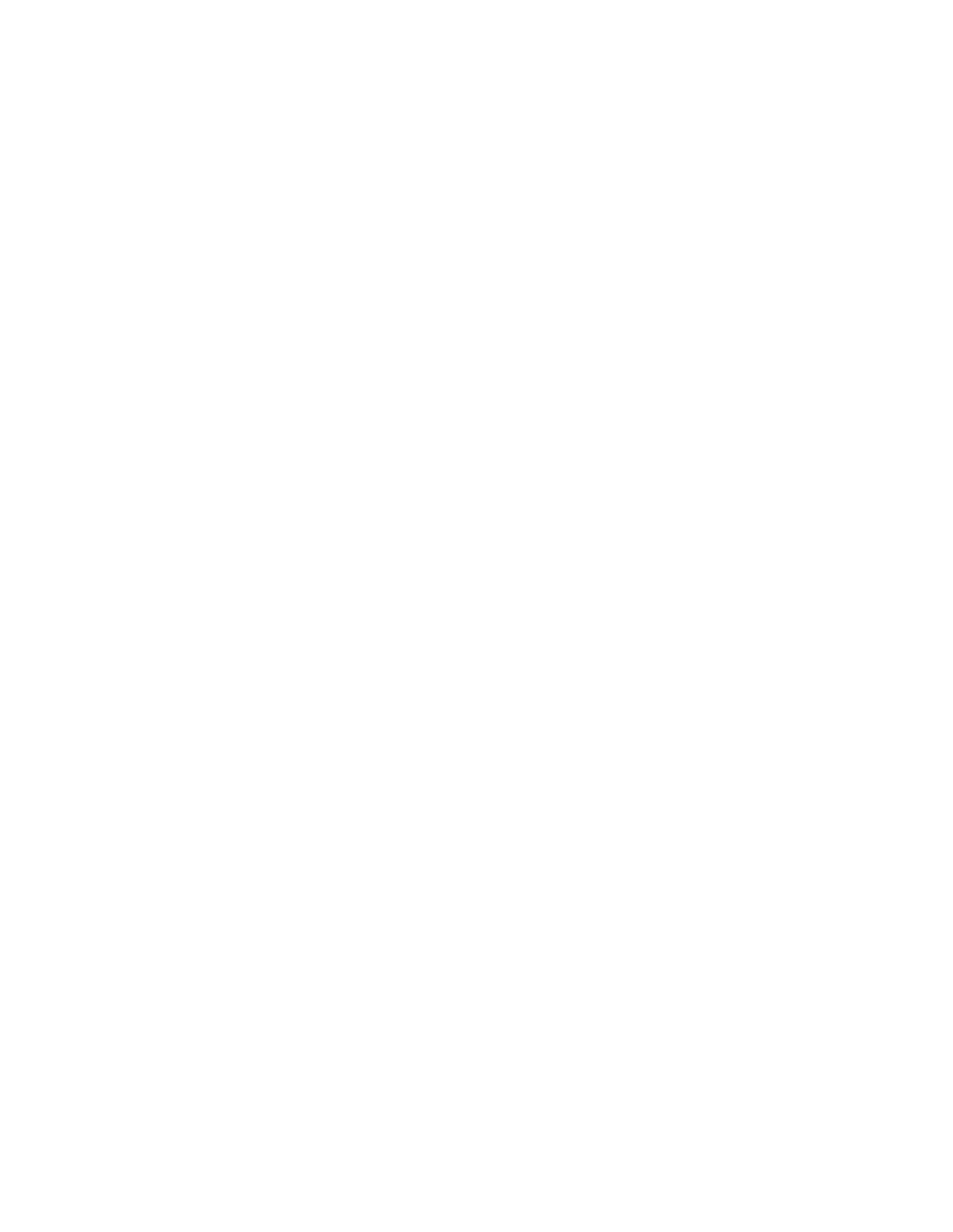# <span id="page-2-1"></span><span id="page-2-0"></span>**Copyright and Trademarks**

## **Disclaimer**

This manual is proprietary to **Brady** Worldwide, Inc. (hereafter "**Brady**"), and may be revised from time to time without notice. **Brady** disclaims any understanding to provide you with such revisions, if any.

This manual is copyrighted with all rights reserved. No portion of this manual may be copied or reproduced by any means without the prior written consent of **Brady**.

While every precaution has been taken in the preparation of this document, **Brady** assumes no liability to any party for any loss or damage caused by errors or omissions or by statements resulting from negligence, accident, or any other cause. **Brady** further assumes no liability arising out of the application or use of any product or system described, herein; nor any liability for incidental or consequential damages arising from the use of this document. **Brady** disclaims all warranties of merchantability of fitness for a particular purpose.

**Brady** reserves the right to make changes without further notice to any product or system described herein to improve reliability, function, or design.

### <span id="page-2-2"></span>**Trademarks**

LINK360 is a trademark and the Brady logo is a registered trademark of **Brady** Worldwide, Inc.

All brand or product names referenced in this manual are trademarks (™) or registered trademarks  $($ <sup>®</sup>) of their respective companies or organizations.

© 2013 **Brady Worldwide, Inc**. All Rights Reserved.

v. 1.0

**Brady Corporation** 6555 West Good Hope Road P.O. Box 2131 Milwaukee, WI 53201-2131 www.bradycorp.com

**Sales/Customer Support**:(800) 537-8791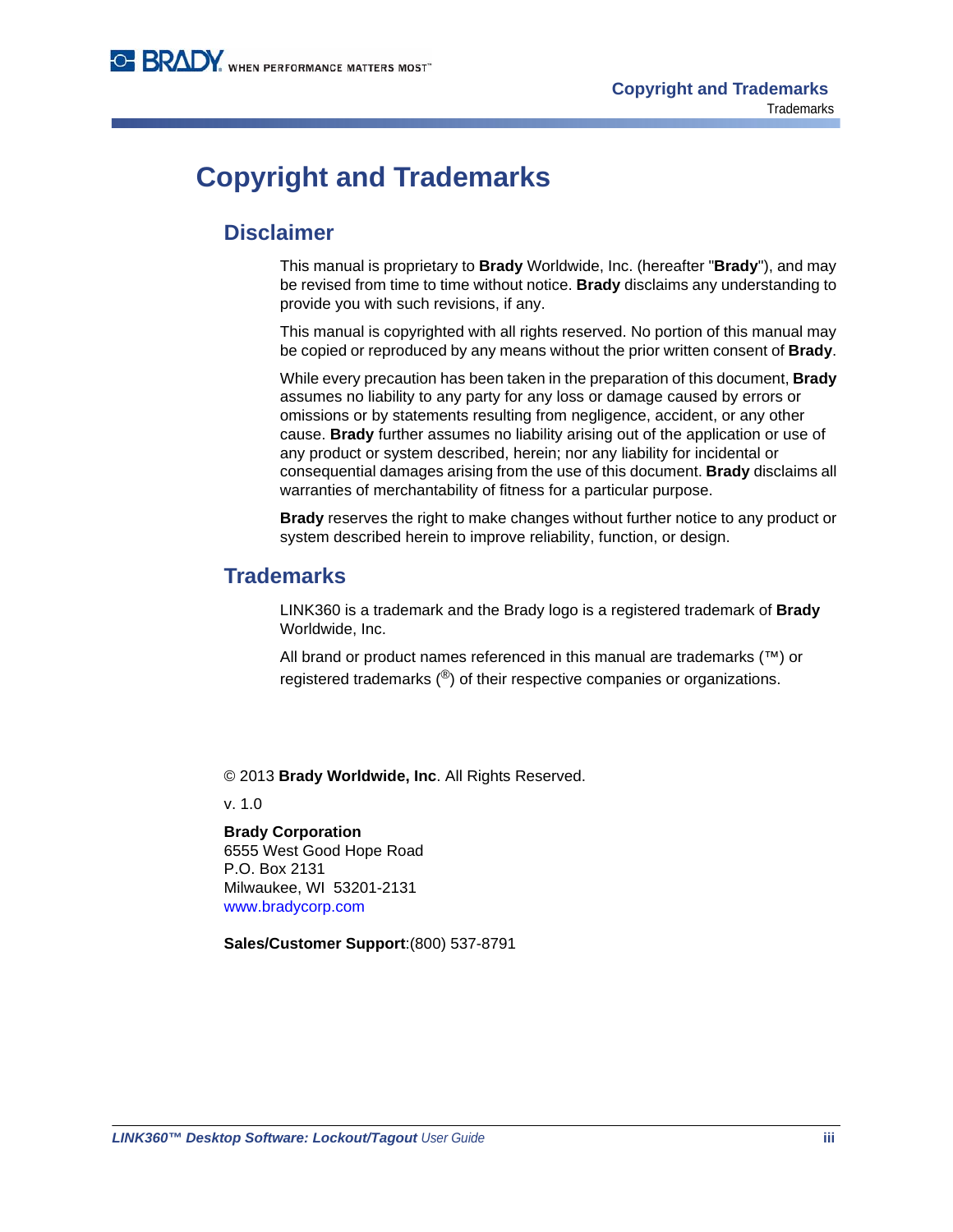# <span id="page-3-0"></span>**Document Conventions**

The following conventions are used in this manual.

- **Bold Text:** Indicates an action required by the user. For example, click **File** to open a menu.
- *Italic Text:* Indicates a menu, window, taskbar or other related information. No user action required. For example, the *Label Image* window opens.
- If an instruction includes a greater than sign (>), it means select from submenus or cascading options. For example, **Start > All Programs > Accessories > Calculator** means click Start, then All Programs, then Accessories, then Calculator.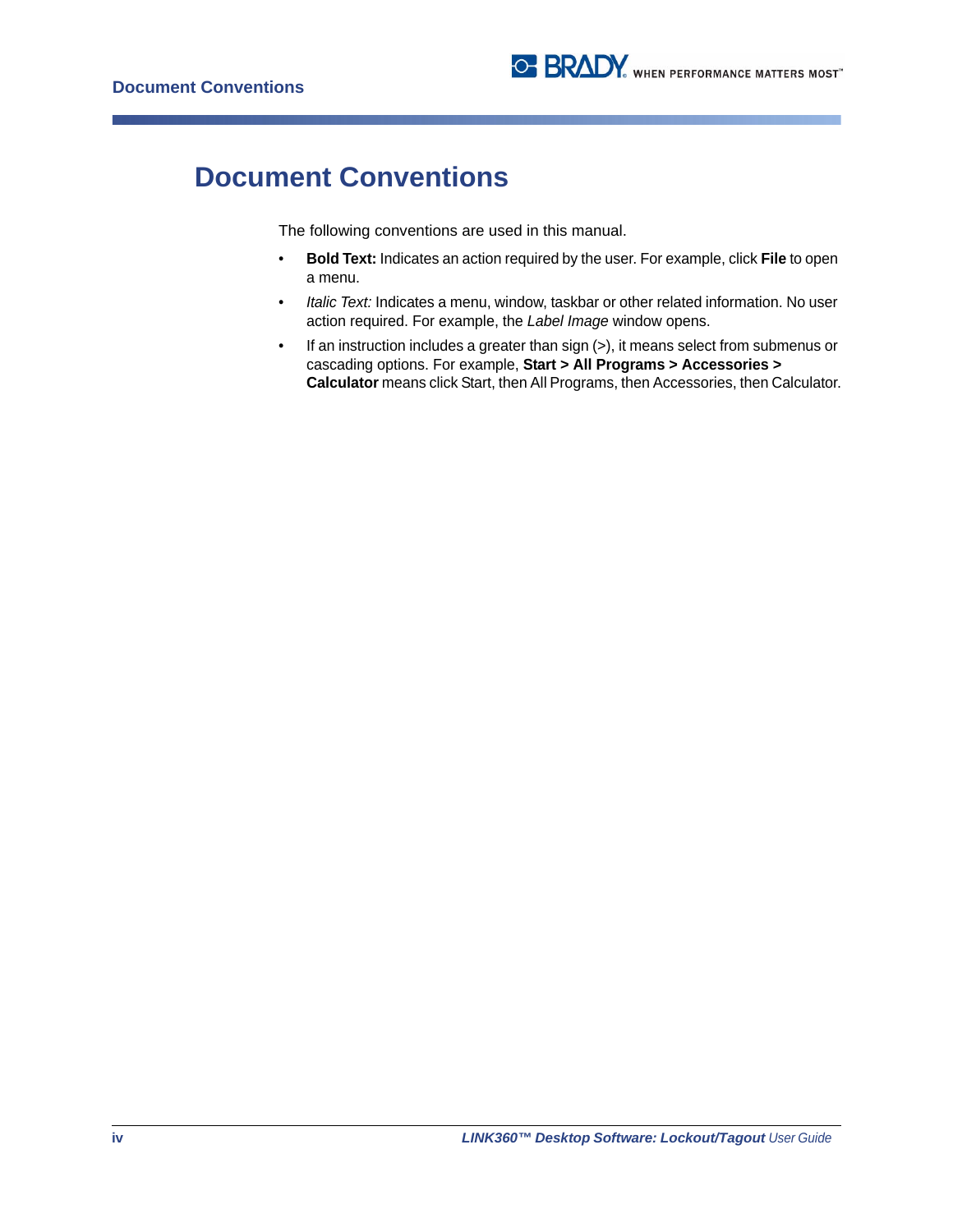# <span id="page-4-0"></span>**Contents**

| 1              | <b>Introduction</b> |  |
|----------------|---------------------|--|
|                |                     |  |
|                |                     |  |
|                |                     |  |
| $\mathbf{2}$   | <b>Quick Start</b>  |  |
|                |                     |  |
|                |                     |  |
|                |                     |  |
|                |                     |  |
|                |                     |  |
|                |                     |  |
|                |                     |  |
| 3 <sup>1</sup> | <b>Tour</b>         |  |
|                |                     |  |
|                |                     |  |
|                |                     |  |
|                |                     |  |
|                |                     |  |
|                |                     |  |
|                |                     |  |
|                |                     |  |
|                |                     |  |
|                |                     |  |
|                |                     |  |
|                |                     |  |
|                |                     |  |
|                |                     |  |
|                |                     |  |
|                |                     |  |
|                |                     |  |
|                |                     |  |
|                |                     |  |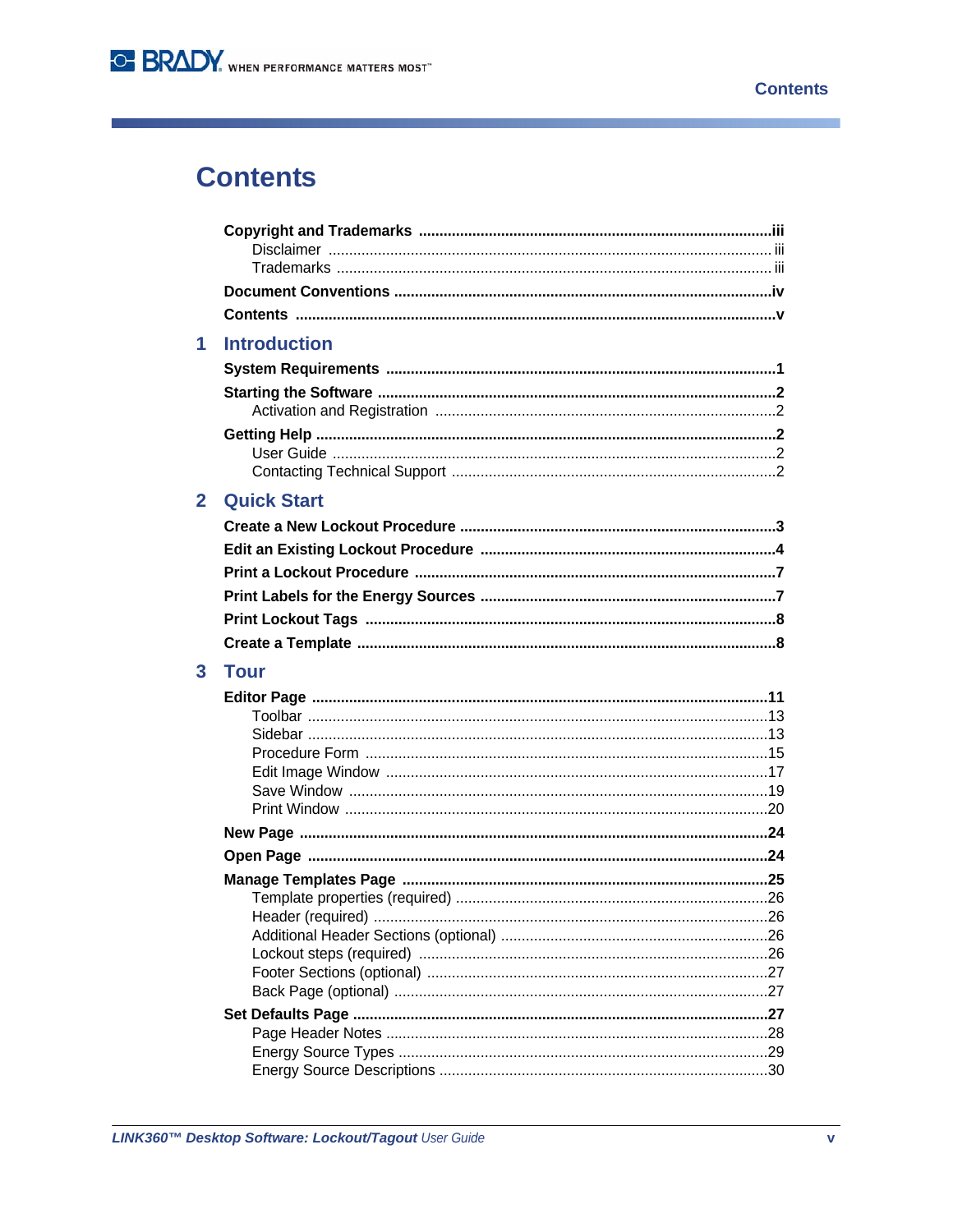| $\mathbf{r}$ and $\mathbf{r}$ are $\mathbf{r}$ and $\mathbf{r}$ are all $\mathbf{r}$ and $\mathbf{r}$ are all $\mathbf{r}$ and $\mathbf{r}$ are all $\mathbf{r}$ and $\mathbf{r}$ are all $\mathbf{r}$ and $\mathbf{r}$ are all $\mathbf{r}$ and $\mathbf{r}$ are all $\mathbf{r}$ and $\$ |  |
|--------------------------------------------------------------------------------------------------------------------------------------------------------------------------------------------------------------------------------------------------------------------------------------------|--|

### **[A Importing Procedures](#page-38-0)**

| Differences Between the Lockout/Tagout App and LOCKOUT-PRO Software .37 |  |
|-------------------------------------------------------------------------|--|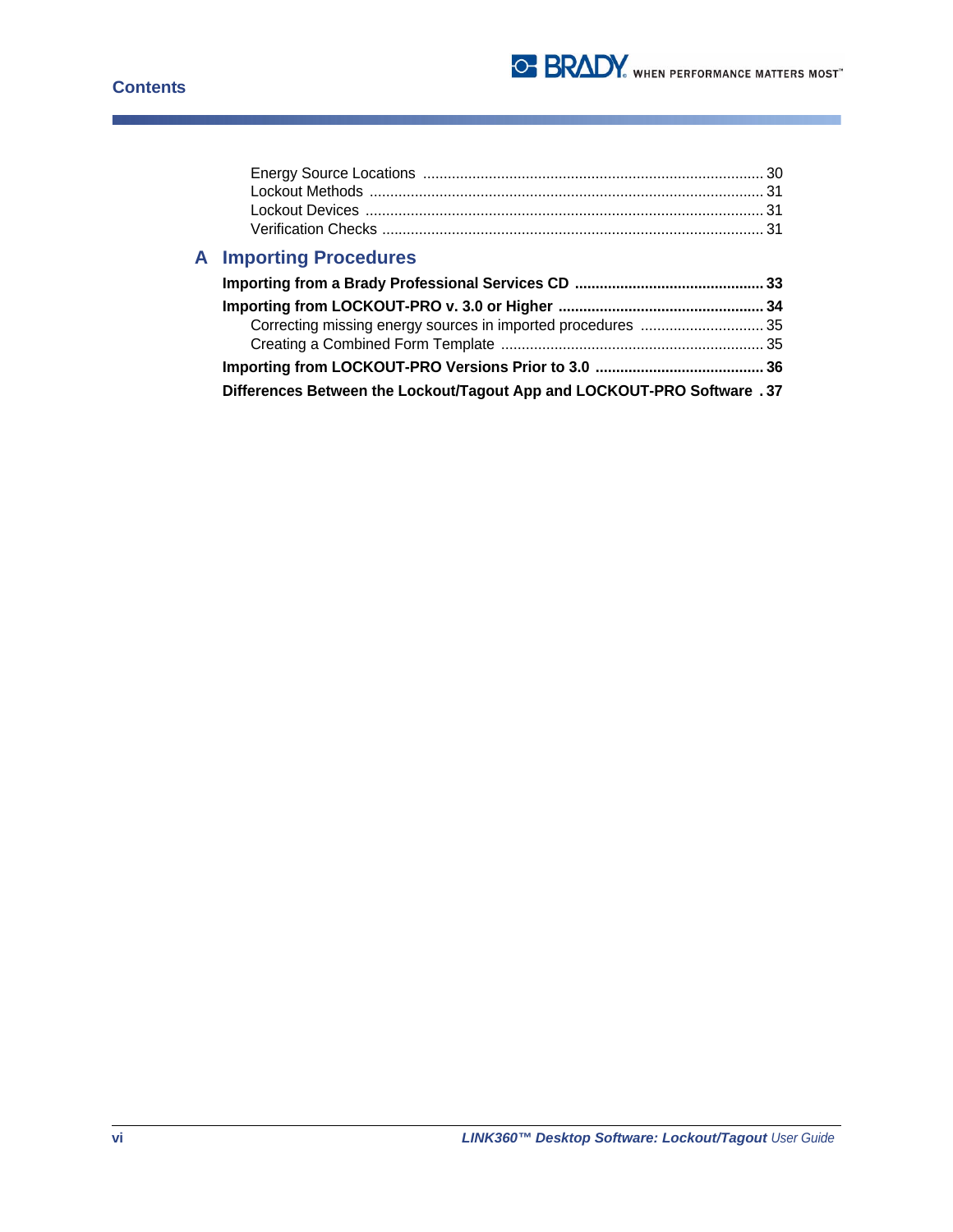# <span id="page-6-0"></span>**1 Introduction**

A thorough lockout/tagout program keeps employees and machine operators safe from the unexpected energization (or startup) of machinery and equipment during servicing or maintenance. This involves writing lockout procedures that visually identify energy sources and give instructions for de-energizing machinery and locking out the energy source so that it isn't inadvertently re-energized. A tag indicating who locked out the energy source and when is placed on the lock. Equipment is clearly labeled so that energy sources in the procedure can easily be identified on the equipment.

Use the Lockout/Tagout app to easily create materials for your lockout/tagout program.

- Create lockout procedures for performing maintenance on machinery or equipment.
- Print procedures, lockout tags, and energy labels.
- Customize templates to meet the needs of your organization.

# <span id="page-6-1"></span>**System Requirements**

Make sure your system meets the following requirements.

| <b>Processor</b>          | 1 GHz or faster 32-bit (x86) or 64-bit (x64) processor                                                                                                                                                    |
|---------------------------|-----------------------------------------------------------------------------------------------------------------------------------------------------------------------------------------------------------|
| <b>Operating System</b>   | Windows 7 (32- or 64-bit)<br>Windows 8 (32- or 64-bit)                                                                                                                                                    |
|                           |                                                                                                                                                                                                           |
| <b>Display Resolution</b> | 1024 x 768 high color, 32-bit or better                                                                                                                                                                   |
| <b>Memory</b>             | 1 GB RAM minimum<br>2 GB RAM recommended                                                                                                                                                                  |
| <b>Disk Space</b>         | 200 MB                                                                                                                                                                                                    |
| <b>Browser</b>            | Microsoft Internet Explorer 8.0 or higher                                                                                                                                                                 |
| <b>Software</b>           | Microsoft .NET Framework 4.0 or higher<br>Adobe <sup>®</sup> Acrobat <sup>®</sup> Reader <sup>®</sup> (Must be enabled in the default<br>browser. For Windows Explorer go to Tools > Manage add-<br>ons.) |
| <b>Supported Printers</b> | GLOBALMARK <sup>®</sup> Color & Cut Printer (with the most current<br>driver, see www.BradylD.com, Support, Printer drivers)<br>Sheet-fed laser or inkjet printer                                         |
| <b>Drive</b>              | CD-ROM drive (if installing from CD)                                                                                                                                                                      |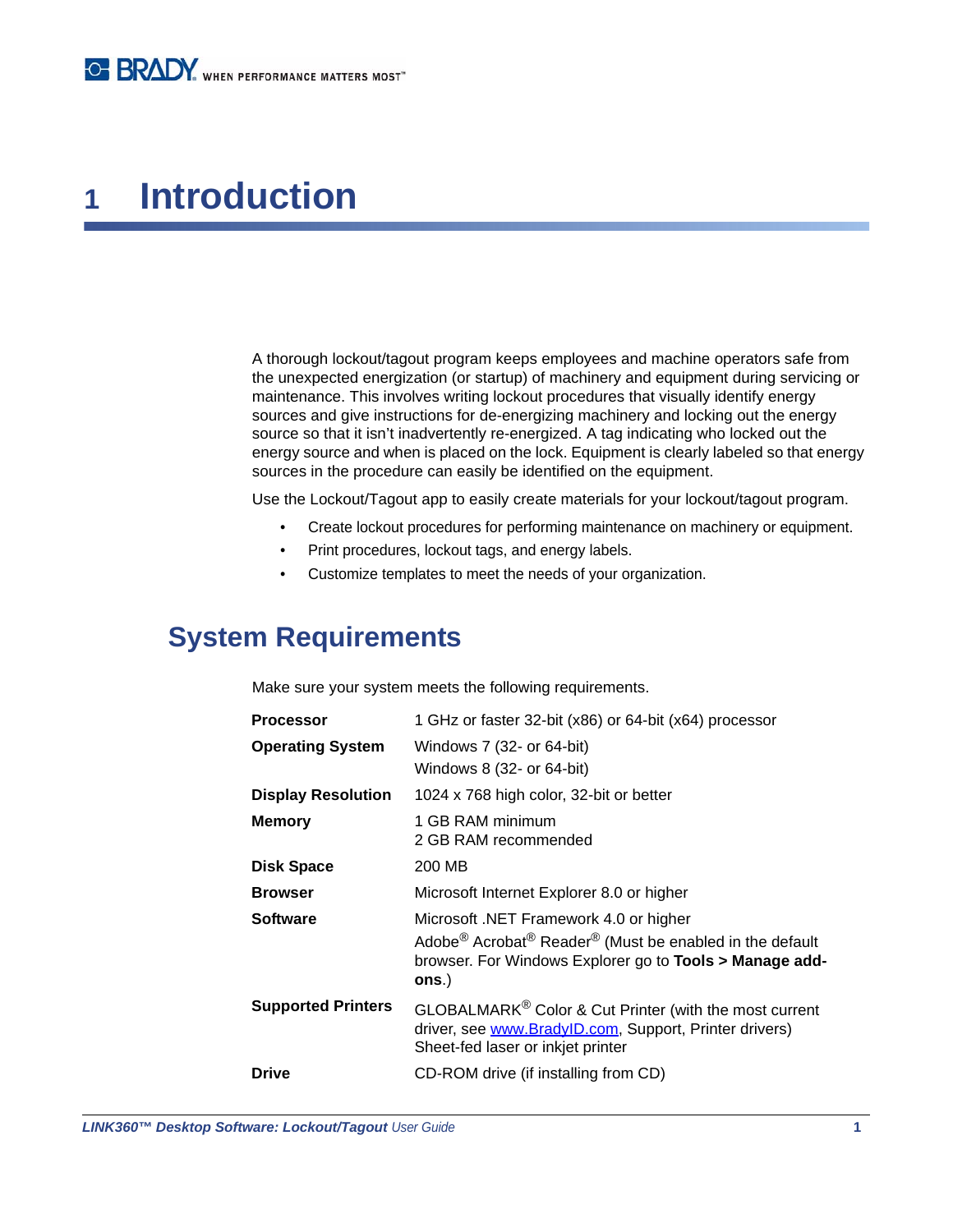# <span id="page-7-5"></span><span id="page-7-0"></span>**Starting the Software**

The Lockout/Tagout app is the first in a suite of apps for the LINK360™ Desktop software. The LINK360 Desktop software acts as a container for this and other safety and compliance apps that become available in the future.

#### *To open the Lockout/Tagout app:*

- 1. Choose **Start > All Programs > Brady LINK360 > LINK360 Desktop**.
- 2. Within the LINK360 Desktop software, click the **Lockout/Tagout** icon.

### <span id="page-7-1"></span>**Activation and Registration**

The first time you open the app an activation window opens. Follow the instructions on the screen to activate and register the software. You will need your license ID and password. Find these on the DVD label or in an email received when you purchased the software.

# <span id="page-7-3"></span><span id="page-7-2"></span>**Getting Help**

### **User Guide**

The LINK360™ Desktop Software: Lockout/Tagout User Guide is included both within the software and on the installation CD (if you received a CD rather than downloading the software).

To access the User Guide from within the app, click the question mark icon.



Use the Contents page, bookmarks on the left, and links within the text to navigate the manual. To search for a keyword in the manual, press Ctrl-F.

# <span id="page-7-4"></span>**Contacting Technical Support**

For technical assistance in North America, go to [www.bradyid.com/techsupport.](http://www.bradyid.com/techsupport)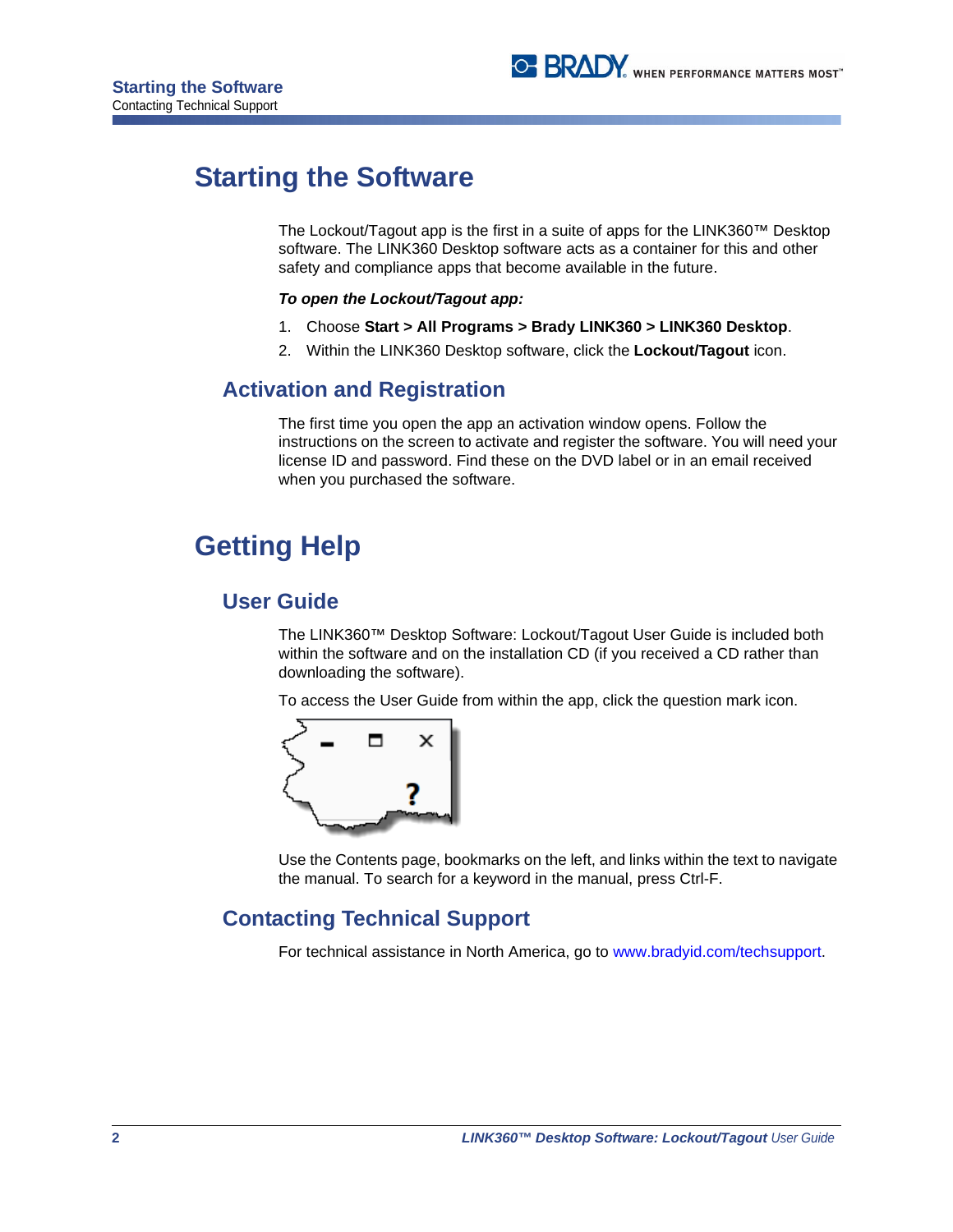# <span id="page-8-0"></span>**2 Quick Start**

Follow the steps in this chapter to quickly begin using the Lockout/Tagout app. For instructions on specific tasks see:

- *["Create a New Lockout Procedure" on page 3](#page-8-1)*.
- *["Edit an Existing Lockout Procedure" on page 4](#page-9-0)*.
- *["Print a Lockout Procedure" on page 7](#page-12-0)*.
- *["Print Lockout Tags" on page 8](#page-13-0)*.
- *["Print Labels for the Energy Sources" on page 7](#page-12-1)*.
- *["Create a Template" on page 8](#page-13-1)*.

For more detailed instructions refer to [Chapter 3:](#page-16-2) **[Tour](#page-16-2)**.

# <span id="page-8-1"></span>**Create a New Lockout Procedure**

The primary purpose of this app is to create and print lockout procedures with all the information necessary to safely secure the energy sources for a machine or piece of equipment before performing maintenance.

#### *To create a new lockout procedure:*

- 1. Open the Lockout/Tagout app if it is not already open. [See "Starting the Software" on](#page-7-5)  [page 2.](#page-7-5)
- 2. Select the **New** page.
- 3. Click on the template you want to use. A preview is displayed on the right side of the window. The Long Form and Short Form templates are provided by Brady Corporation as starting points for your own custom templates. For more information about creating custom templates see *["Create a Template" on page 8](#page-13-1)*.
	- **Long Form:** The long form is the more flexible form. It contains a detailed table of lockout steps. Choose the long form:
		- If a procedure involves many energy sources and images, and requires detailed lockout steps.
		- To create a comprehensive document with all of the information required for a particular lockout procedure.
		- If you want a single, complete procedure to use as a backup reference for shorter procedures that describe sub-steps of the overall procedure.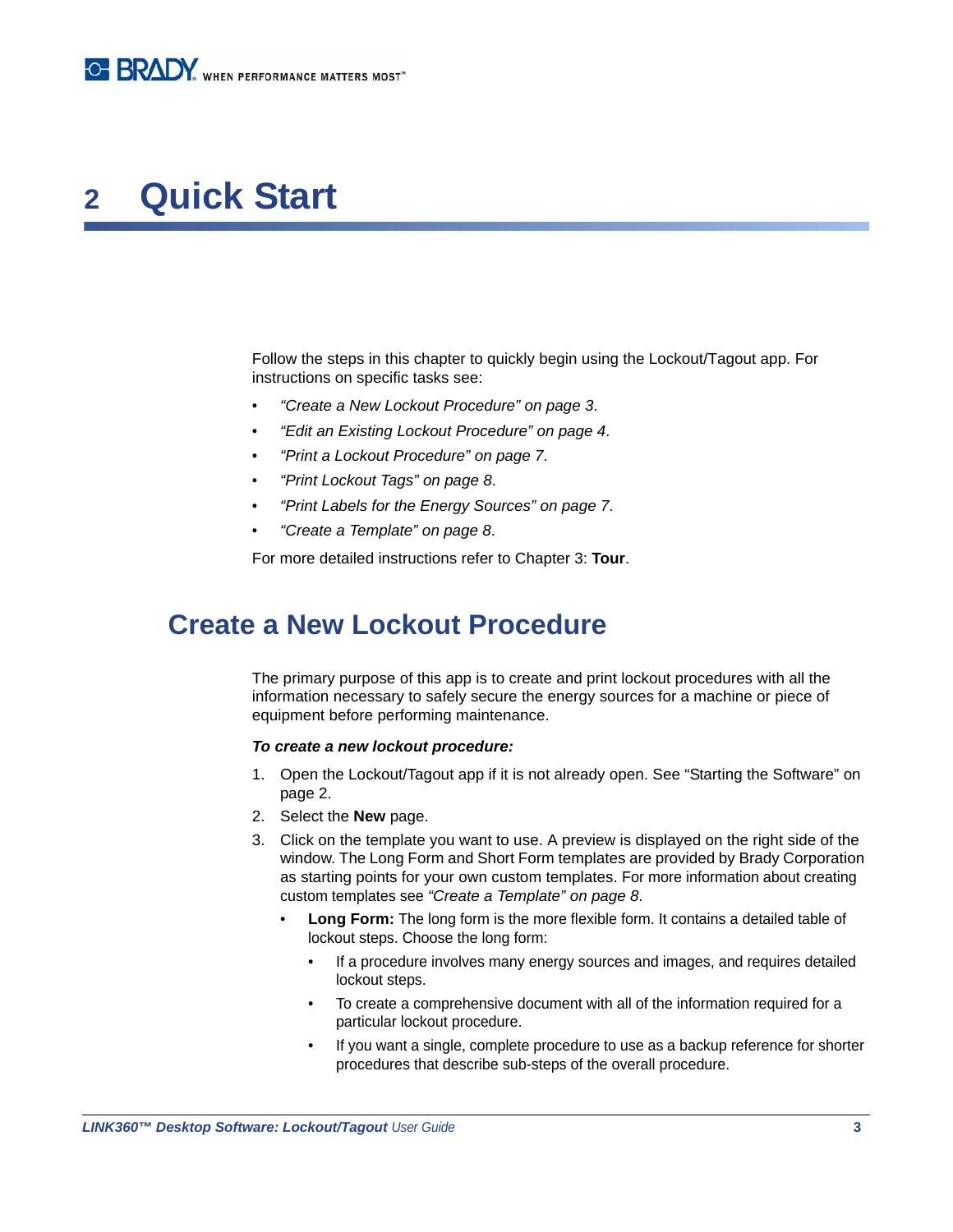- **Short Form:** The short form is the more compact and concise form. It contains a summary table of energy sources and their lockout methods. Choose the short form:
	- To document a short procedure that requires only one or two images for clarity.
	- To summarize the key steps of a longer procedure for posting as a quick reference near the lockout site.
	- To create separate documents for each segment of a longer procedure that you can post separately at the lockout location.
- **custom template:** If customized templates have been created for your organization and purpose, select the appropriate custom template.
- 4. Click the **Create** button below the preview. The new form opens in the Editor page.
- 5. Fill out all the editable text fields on the form. For more information on using the Editor page, see *["Editor Page" on page 11](#page-16-3)*.

When filling in the table of lockout steps, be sure to include the following.

- A row for each energy source that must be locked out.
- The type of each energy source (electrical, hydraulic, and so on).
- The location of the energy source.
- How to lock out the energy source.
- Optionally, how to verify that the energy source is locked out.
- Optionally, a graphic of the energy source. Supported graphic types are .gif, .jpg, .jpeg, .tiff, .tif, .png, and .bmp.
- 6. When complete, click the Save button.
- 7. Fill out the screen and then click **Save**. For detailed instructions, see *["Save](#page-24-1)  [Window" on page 19](#page-24-1)*.

# <span id="page-9-0"></span>**Edit an Existing Lockout Procedure**

Open an existing procedure when you want to revise it or use it as the basis for a new procedure.

#### *To edit an existing lockout procedure:*

- 1. Open the Lockout/Tagout app if it is not already open. [See "Starting the](#page-7-5)  [Software" on page 2.](#page-7-5)
- 2. Select the **Open** page.
- 3. Click on the thumbnail image of the file you want to open. Find the file in one of four ways:
	- Type the filename or a keyword in the **Need help finding a saved file?** field

and then click the **Search** button.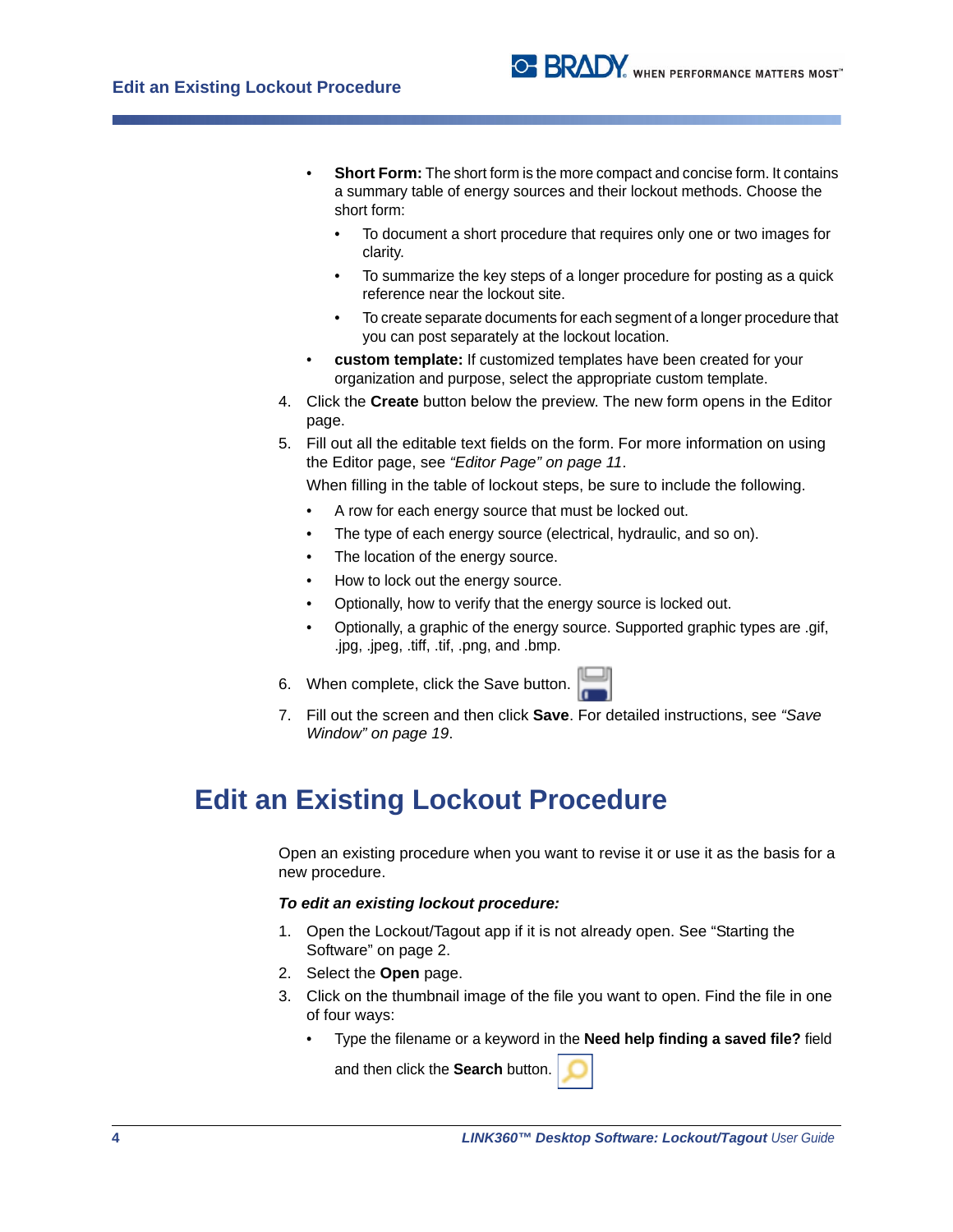Any information supplied when the file was saved can be used to find the file, such as the author, the site, and the equipment. (For details see *["Save Window" on page 19](#page-24-1)*.) Wildcards are not allowed, but you can type part of a word to search for. For example, if the search term is *bay* the results will include procedures with site *Bayfield*, author *Gorbay*, or area *Bay7*. However, if the search term was *south bay,* none of these would be found.

- Click the **Browse...** button to retrieve a procedure from a network location or removable media (for example, a USB flash drive, CD, or external hard drive). Navigate to the procedure file and then click **Open**. The file opens in the Editor page.
- Select a file from the **Recent Files** area.
- Under **Categories** select a category to display thumbnails of procedure files organized in that category. (To display all procedures in all categories, click a category and then Ctrl-click that same category.) Then under **Saved Files**, select the file you want to open.

A preview of the selected file displays in the Preview section of the window.

- 4. Click the **Open** button below the preview. The procedure opens in the Editor page.
- 5. Click within an editable field to enter and format text. By default, fields that can be edited are indicated by a box with a light grey dashed border. This could look different if your template has been customized.

| <b>Enter text</b> |  |  |  |  |
|-------------------|--|--|--|--|
|                   |  |  |  |  |
|                   |  |  |  |  |

Most fields in the table of lockout steps provide the alternative of either entering text or selecting from a list.

Text formatting tools are displayed as soon as you click in a text field. Use these to change the font type (Arial, Times New Roman, and so on), font size, alignment (left, centered, right), bold, italic, underline, and font color.

| Format Text |  |     |   |
|-------------|--|-----|---|
| Arial       |  |     |   |
| в           |  | $=$ | Ξ |

When done editing text, click any place outside of the field you are editing.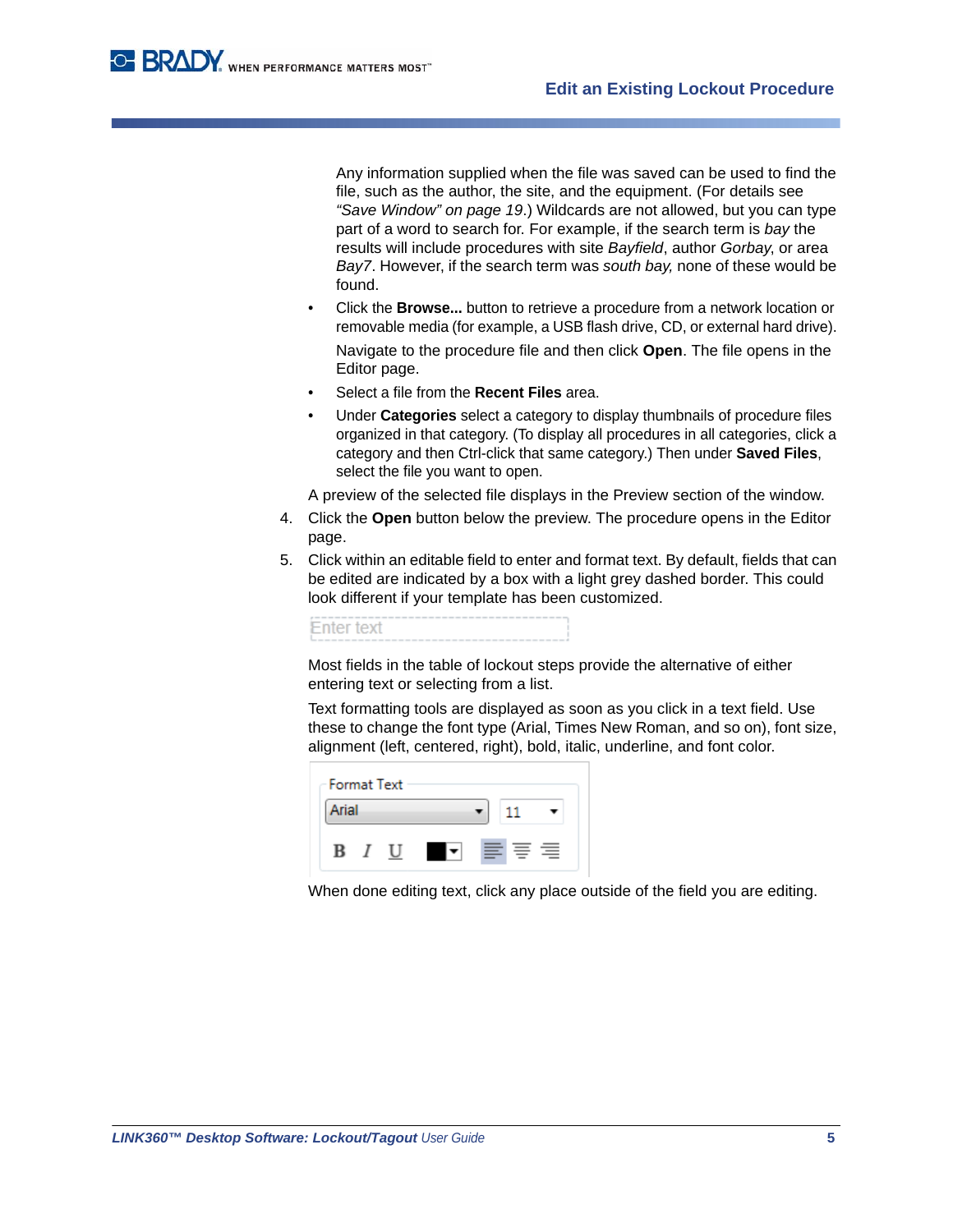6. Use the **Page Header**, **Steps Table**, and **Step #1** menus to the left of the procedure form to add or remove elements of the procedure form. For details about using the editor, see *["Editor Page" on page 11](#page-16-3)*.



- 7. Optionally, add (or change the number of) pictures of the equipment with energy labels. These pictures are placed above the lockout steps table and repeat on each page of the procedure.
	- Click the **Steps Table** button.
	- Select the number of images you want to add. Placeholders for the images are added as shown below.



- Click in the caption area above the image placeholder to enter a title.
- Click the image placeholder to select an image file of type .gif, .jpg, .jpeg, .tiff, .tif, .png, or .bmp and then click **Open**. An image editing window opens.
- Use the Edit Image window to adjust and label the image. For more details see *["Edit Image Window" on page 17](#page-22-1)*.

Be sure to save the file. [See "Save Window" on page 19.](#page-24-1)

#### *To close a file without saving changes:*

- 1. Close the tab displaying the file.
- 2. When the software asks if you want to save, select **No**.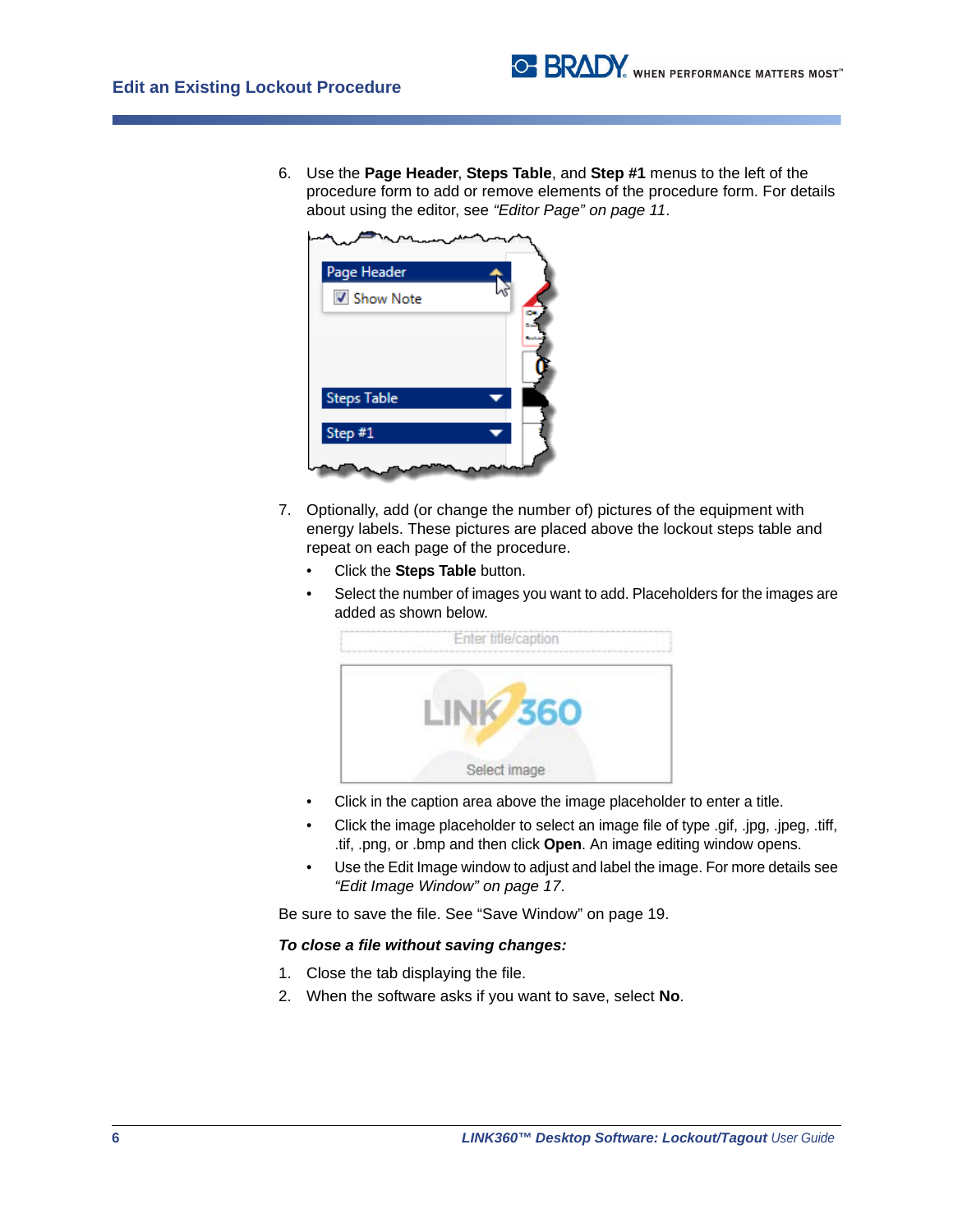# <span id="page-12-0"></span>**Print a Lockout Procedure**

You can use most standard sheet-fed inkjet or laser printers to print procedures on letter sized paper.

#### *To print a lockout procedure:*

- 1. With a procedure open in the Editor page, click the Print button.
- 2. Fill out the print form. For details, see *["Procedure" on page 21](#page-26-0)*.
- 3. Click **Print**.

# **Print Labels for the Energy Sources**

<span id="page-12-1"></span>

Apply energy source labels to equipment to identify the energy sources to be locked out. When running a procedure, match each lockout step to the energy source labeled on the equipment. For example, the label E-1 corresponds to the step for E-1 (electrical energy source 1) in the printed procedure.

Energy source labels can be printed on sheet-fed or GLOBALMARK® Color & Cut printers.

#### *To print energy source labels:*

1. With a procedure open in the Editor page, click the Print button.



3. Click **Print**.

**Note:** If using a GLOBALMARK® Color & Cut printer, label boundaries are not cut around, meaning that the rounded corners on energy source labels will not be cut. You can still shear cut between labels.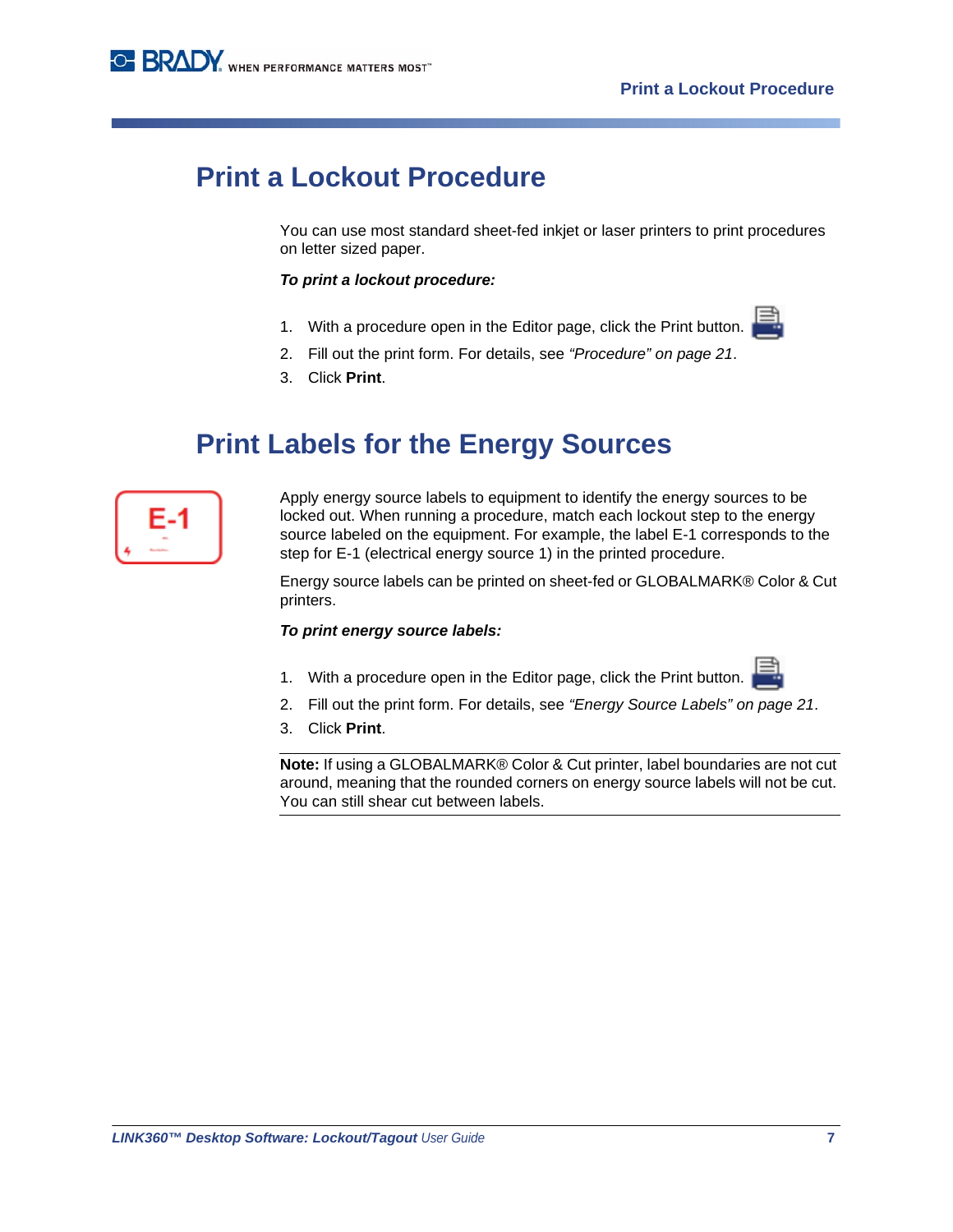# **Print Lockout Tags**

<span id="page-13-0"></span>

Affix a lockout tag to the device used to lock out the energy source. This tag informs others that a lockout/tagout procedure is taking place, that the energy source must remain locked out for safety, who has the energy source locked out, and when the procedure is expected to be completed.

Lockout tags can be printed on sheet-fed or GLOBALMARK® Color & Cut printers using any of several sizes of Brady label or tag stock designed for use on and near machines.

#### *To print lockout tags:*

1. With a procedure open in the Editor page, click the Print button.



- 2. Fill out the print form. For details, see *["Lockout Tags" on page 23](#page-28-0)*.
- 3. Click **Print**.

# <span id="page-13-1"></span>**Create a Template**

Customizing templates for your organization increases consistency and makes filling out lockout procedures faster and easier.

#### *To create a customized template:*

- 1. Open the Lockout/Tagout app if it is not already open. [See "Starting the](#page-7-5)  [Software" on page 2.](#page-7-5)
- 2. Select the **Manage Templates** page.
- 3. You can use an existing template as the basis for your changes or you can begin with an almost empty template.
	- If you want to create a new template without using an existing template as a base, click **New Template**.
	- If you want to modify an existing template, use the **Select your template** field to choose the template.
	- If you want to create a new template based on an existing template, use the **Select your template** field to choose the template to begin with. Then click **Copy Template**. Notice that the template name changes in the *Select your template* list. Under **Template properties (required)**, type the name you want for the new template.
- 4. To edit the template, use the controls in the left column to add or remove components, and double-click text in the template preview to edit the text. For details see *["Manage Templates Page" on page 25](#page-30-1)*.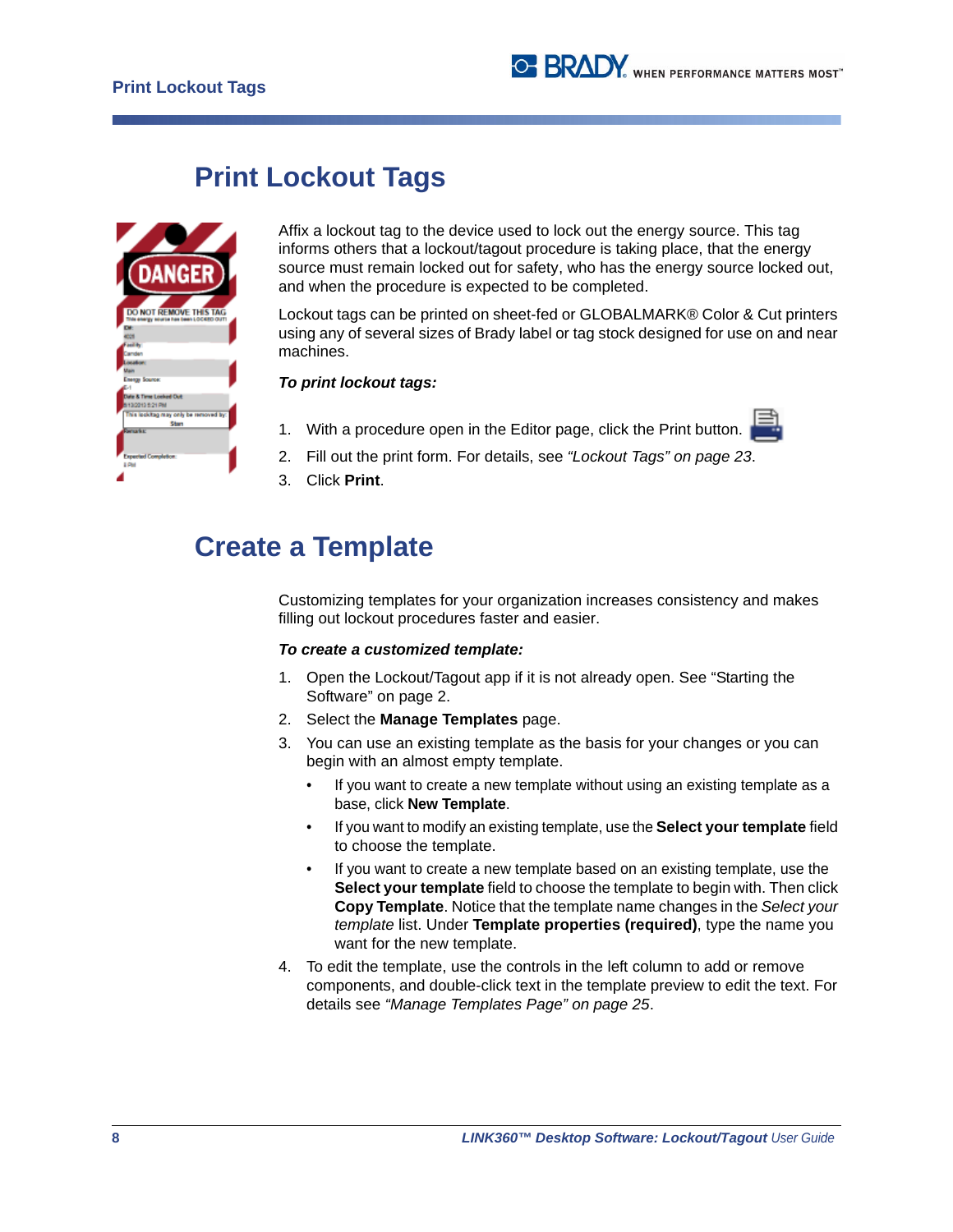5. Click **Save Template** periodically while editing and when complete.

**Tip:** If you want to abandon your changes, select a different template from the **Select your template** list. When the software asks if you want to save changes, click **No**.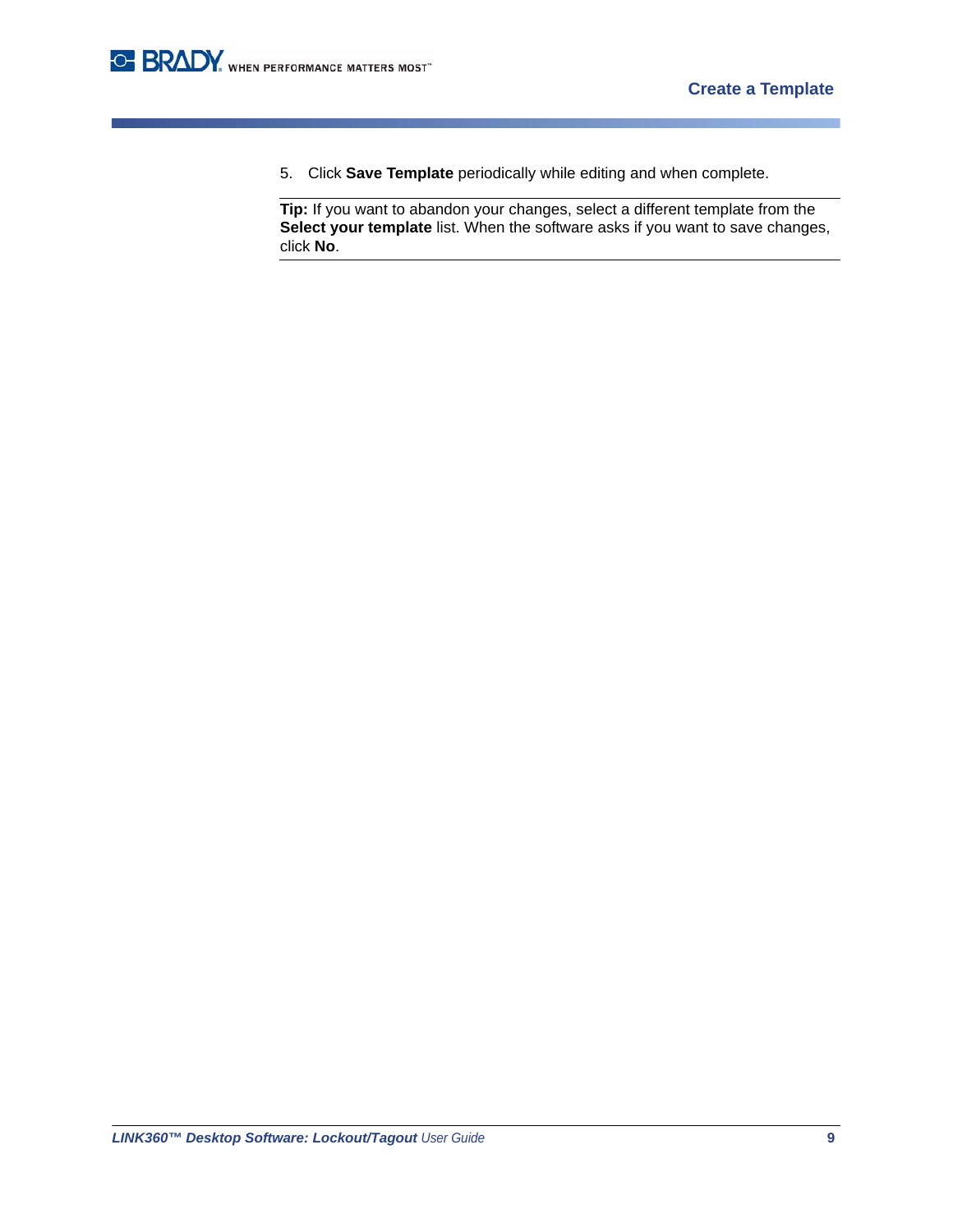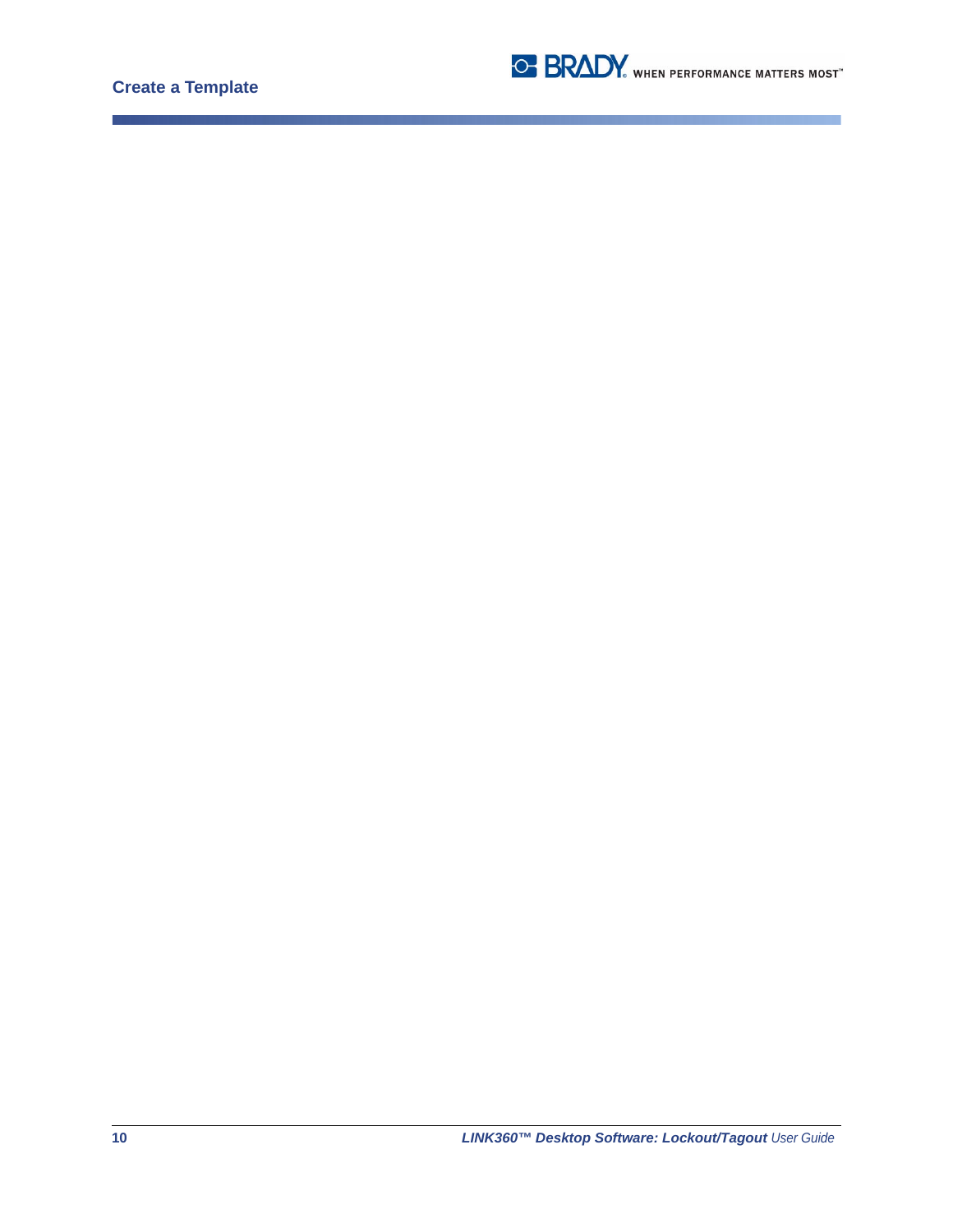# <span id="page-16-2"></span><span id="page-16-0"></span>**3 Tour**

This chapter provides detailed instructions for the controls within the Lockout/Tagout app. It is organized by the pages in the app. If you have a question about something on the screen, refer to the section corresponding to the page you have open.

- Editor, see [page 11](#page-16-1).
- New, see [page 24.](#page-29-0)
- Open, see [page 24.](#page-29-1)
- Manage Templates, see [page 25.](#page-30-0)
- Set Defaults, see [page 27](#page-32-2).

# <span id="page-16-3"></span><span id="page-16-1"></span>**Editor Page**

Use the Editor page to edit, save, and print lockout procedures. To display a procedure in the Editor page, first use the Open page to open an existing procedure or the New page to create a new procedure. See *["Open Page" on page 24](#page-29-1)* or *["New Page" on page 24](#page-29-0)*.

Multiple procedure files can be open in the Editor page at the same time. Each open procedure displays in a tab. To close a procedure click the x on the tab. An asterisk ( \* ) next to the procedure name indicates that there are unsaved changes.



*Tabs in Editor page and tooltip showing associated category.*

Procedures can be organized by category when you save them. To see what category an open procedure is in, place the pointer on the name of the tab, as shown above. A tooltip opens displaying the procedure name and category.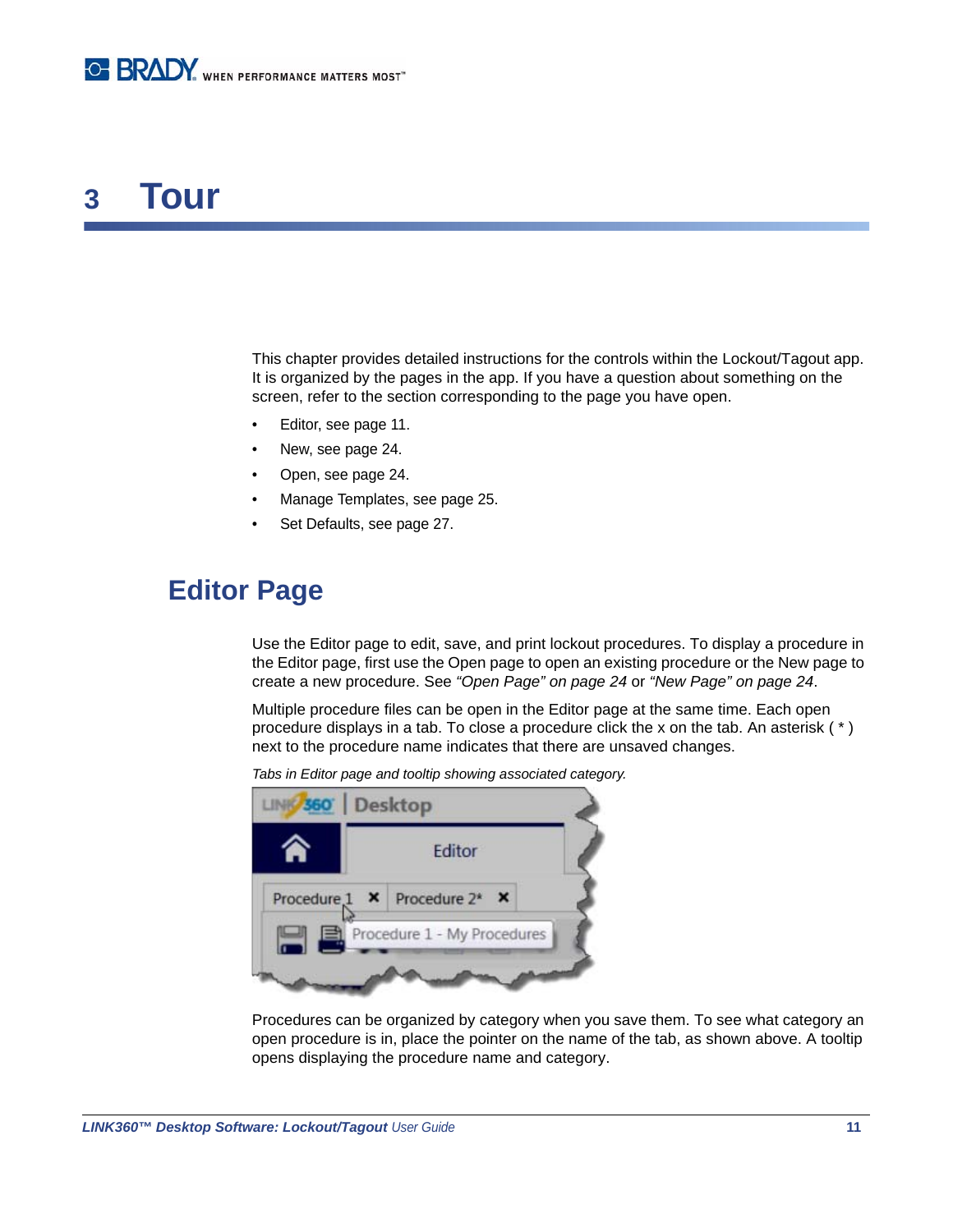

## **Editor Page**

|                                        | Parts of the Editor page.    |                                                       |                                                                                      |                                                                                                                                                                                                                                                                                       |
|----------------------------------------|------------------------------|-------------------------------------------------------|--------------------------------------------------------------------------------------|---------------------------------------------------------------------------------------------------------------------------------------------------------------------------------------------------------------------------------------------------------------------------------------|
| Editor                                 |                              | <b>New</b>                                            | Open                                                                                 | Manage Template                                                                                                                                                                                                                                                                       |
| Procedure 2* X<br>Procedure $1 \times$ |                              |                                                       |                                                                                      |                                                                                                                                                                                                                                                                                       |
| 1                                      |                              |                                                       | More actions:                                                                        | Translate<br>Trans                                                                                                                                                                                                                                                                    |
| Page Header                            |                              |                                                       | <b>INK 360 Lockout/Tagout Posted Procedure</b>                                       |                                                                                                                                                                                                                                                                                       |
|                                        | ID#<br>Created<br>6/14/2013  |                                                       | Feelth:<br>Enter text                                                                | Location<br>Enter text                                                                                                                                                                                                                                                                |
|                                        | <b>Revised:</b><br>0/14/2013 |                                                       | Desartation<br>з                                                                     |                                                                                                                                                                                                                                                                                       |
|                                        | 0                            | Note:<br><b>Lockout</b><br><b>Points</b>              |                                                                                      |                                                                                                                                                                                                                                                                                       |
|                                        | Purpose:                     |                                                       | whenever maintenance or servicing is done on machines or equipment.                  | This procedure establishes the minimum requirements for the lockout of energy isolating devid                                                                                                                                                                                         |
|                                        | Scope:                       | stored energy could cause injury.                     |                                                                                      | This procedure shall be used to ensure that the machine or equipment is stopped, isolated i<br>potentially hazardous energy sources and locked out before employees perform any servicing<br>maintenance where the unexpected energization or start-up of the machine or equipment of |
|                                        | Authorization:               | job roles>                                            |                                                                                      | This procedure shall only be used by employees that have been trained as "Authorized" en<br>under OSHA 1910.147. Employees with the following job roles are authorized to use this pl                                                                                                 |
|                                        | <b>Enforcement:</b>          |                                                       | Failure to properly follow lockout-tagout procedure may result in corrective action. |                                                                                                                                                                                                                                                                                       |
|                                        |                              |                                                       | <b>Lockout Application Process</b>                                                   |                                                                                                                                                                                                                                                                                       |
|                                        |                              | tags. 5. Verify total de-energization of all sources. |                                                                                      | 1. Notify affected personnel. 2. Properly shut down machine. 3. Isolate all energy sources. 4. Apply lockout devio                                                                                                                                                                    |
| <b>Steps Table</b>                     |                              |                                                       | <b>Lockout Steps</b>                                                                 |                                                                                                                                                                                                                                                                                       |
|                                        | Step $#$                     |                                                       | <b>Action</b>                                                                        | Info                                                                                                                                                                                                                                                                                  |
| Step #1                                | 1<br>Select step type        | Enter text                                            |                                                                                      | Enter text                                                                                                                                                                                                                                                                            |
|                                        |                              |                                                       |                                                                                      |                                                                                                                                                                                                                                                                                       |
|                                        |                              |                                                       |                                                                                      |                                                                                                                                                                                                                                                                                       |
|                                        | <b>Toolbar</b>               |                                                       |                                                                                      |                                                                                                                                                                                                                                                                                       |
|                                        | $\frac{2}{3}$ Sidebar        |                                                       |                                                                                      |                                                                                                                                                                                                                                                                                       |
|                                        |                              |                                                       |                                                                                      |                                                                                                                                                                                                                                                                                       |
|                                        | )<br>Procedure Form          |                                                       |                                                                                      |                                                                                                                                                                                                                                                                                       |
|                                        |                              |                                                       |                                                                                      |                                                                                                                                                                                                                                                                                       |

The following sections describe using the toolbar, sidebar, and procedure form.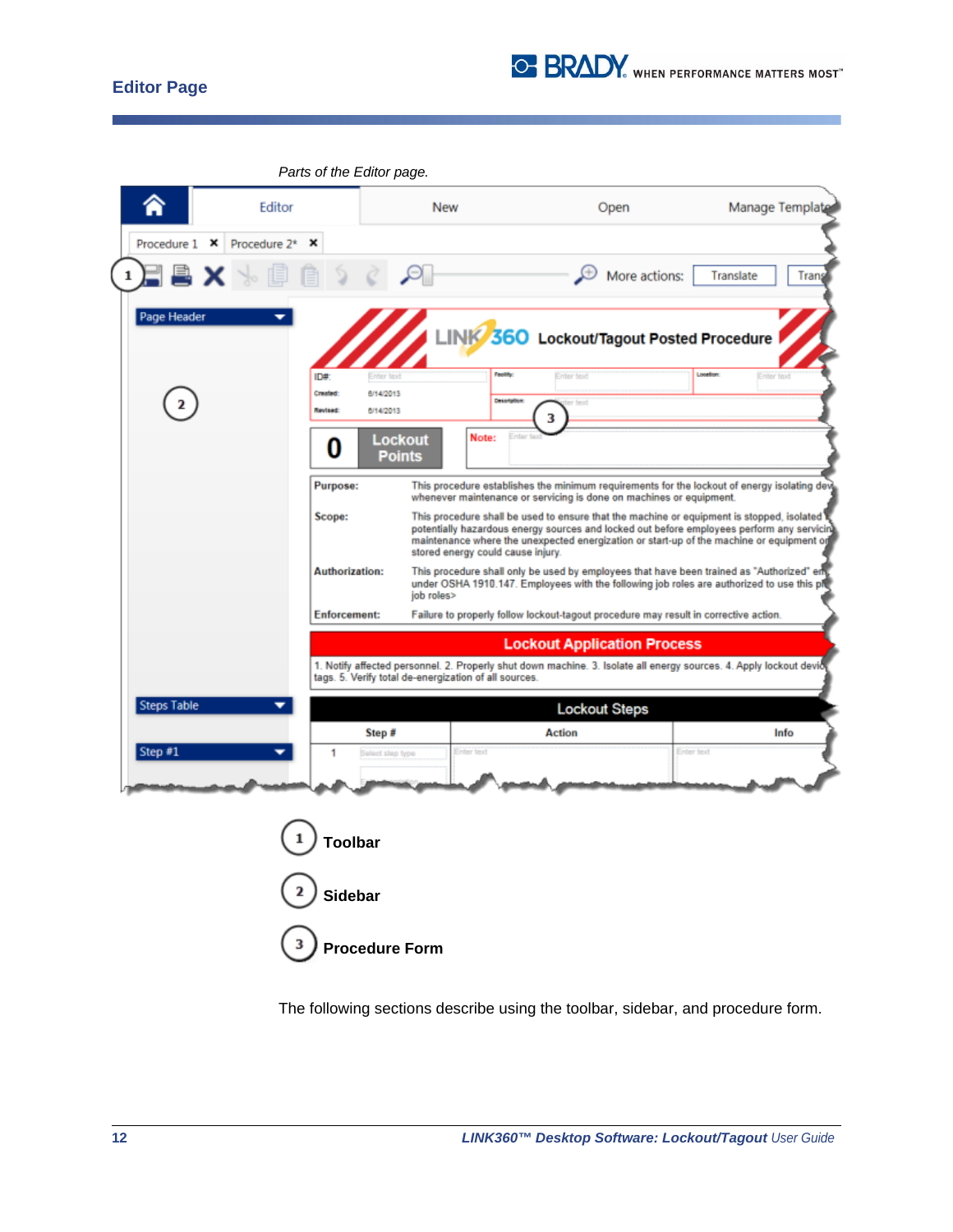# <span id="page-18-0"></span>**Toolbar**

The following buttons and controls are on the toolbar in the Editor page. Shortcut keys are shown in parenthesis where available.

| This control         | Does this                                                                                                                                                                                                                                                                                         |
|----------------------|---------------------------------------------------------------------------------------------------------------------------------------------------------------------------------------------------------------------------------------------------------------------------------------------------|
|                      | Saves the procedure. A separate window opens with settings for<br>saving the procedure. See "Save Window" on page 19. (Ctrl-S to<br>save without opening the Save window, Ctrl-Shift-S to save with<br>the Save window)                                                                           |
|                      | Prints the procedure, energy source labels, or lockout tags. A<br>separate window opens with settings for printing. See "Print<br>Window" on page 20. (Ctrl-P)                                                                                                                                    |
|                      | Deletes the procedure.                                                                                                                                                                                                                                                                            |
|                      | Cuts the selected text, removing it from the form and placing it in<br>the Windows clipboard. This button is only available when text is<br>selected.(Ctrl-X)                                                                                                                                     |
|                      | Copies the selected text, keeping it on the form and placing it in<br>the Windows clipboard. This button is only available when text is<br>selected. (Ctrl-C)                                                                                                                                     |
|                      | Pastes the text from the clipboard at the insertion point. This<br>button is only available when there is text in the clipboard and the<br>cursor is in a text field. (Ctrl-V)                                                                                                                    |
|                      | Undoes the last action. Click multiple times to undo more than one<br>action. (Ctrl-Z)<br>All changes except those made using the sidebar (such as adding<br>steps or images) can be undone. Also, once you make a change<br>using the sidebar, you can no longer undo prior edits.               |
|                      | Redoes the last undone action. Click multiple times to redo more<br>than one action. (Ctrl-Y)<br>All changes except those made using the sidebar (such as adding<br>steps or images) can be redone. Also, once you make a change<br>using the sidebar, you can no longer redo prior text changes. |
| Ð                    | Zooms in and out. Move the slider to the right to zoom in (enlarge<br>the view of the procedure) and to the left to zoom out (make it<br>smaller). (Ctrl-mouse wheel)                                                                                                                             |
| Translate            | Converts the standard text in the template to another language.<br>This includes labels and any other content supplied by the<br>software. Text that you have entered or modified is not translated.                                                                                              |
| <b>Transfer File</b> | Copies the procedure file to another location such as a USB drive<br>or network folder for sharing with a co-worker.                                                                                                                                                                              |

### <span id="page-18-1"></span>**Sidebar**

# *Page Header*

Page header refers to the information above the lockout steps table in the procedure form. The template, for the most part, determines what is and is not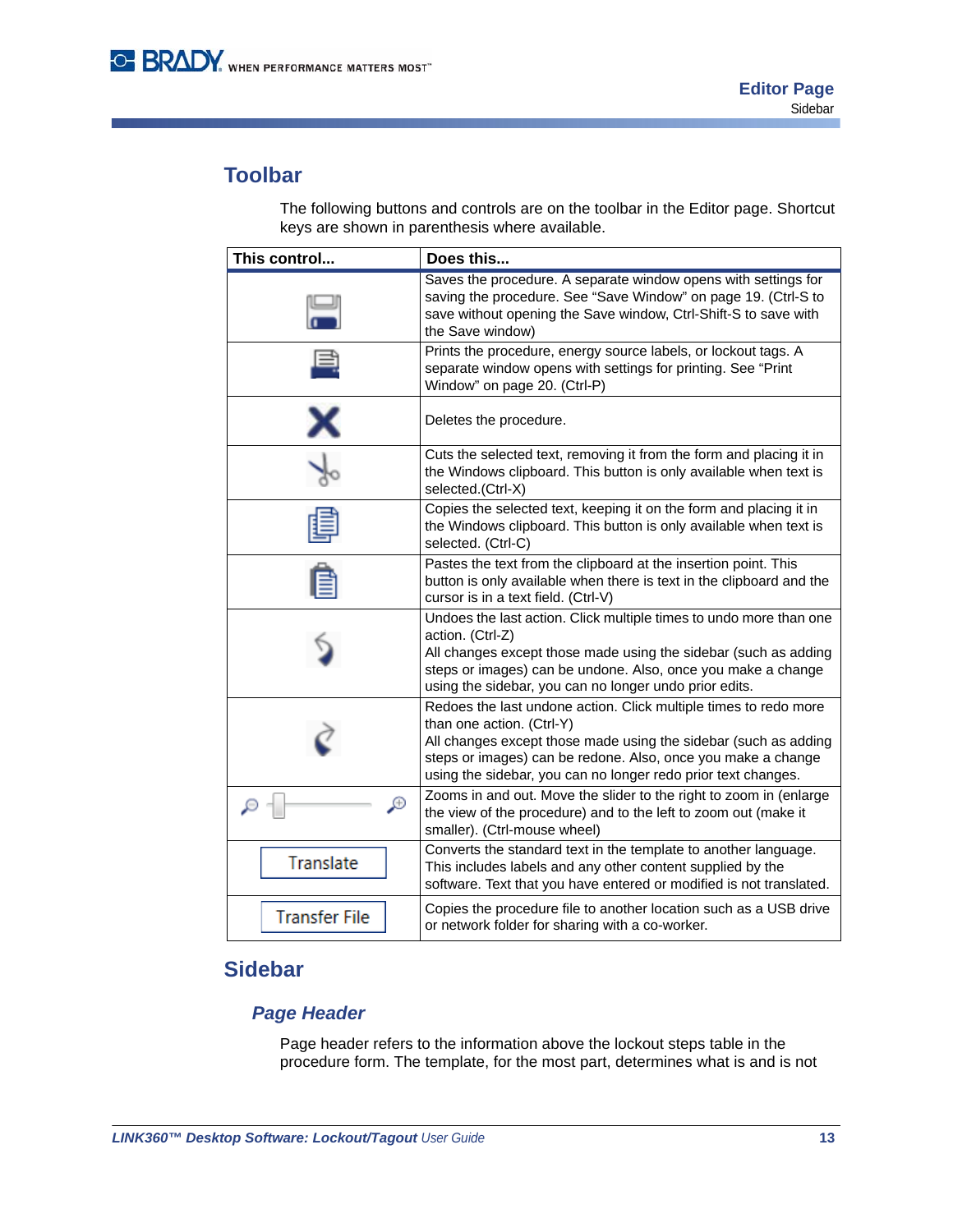included in the header. The Note field is the only element that you can include or exclude when editing a procedure.

*Location of Note field in a procedure.*

| DB.                              | <b>Ensertair</b>       |                     | Enter text               | <b>AAMAH</b> | Enter text |  |
|----------------------------------|------------------------|---------------------|--------------------------|--------------|------------|--|
| <b>Created</b><br><b>Replied</b> | 2010/019<br>2010/01/19 | <b>SIX SANDARA</b>  | sample for User's Manual |              |            |  |
|                                  | Lockout                | Note:<br>Enser text |                          |              |            |  |

To show or hide the Note field, expand the **Page Header** menu and select or clear the **Show Note** check box.

When you click within the *Note* field to edit it, you can either type or select from a list. The list is defined on the *Set Defaults* page, see *["Page Header Notes" on](#page-33-0)  [page 28](#page-33-0)*. Use the Note field to provide information about the equipment (for a boiler you might note that heat should be allowed to dissipate before working on the equipment) or about conditions (such as a confined space).

#### <span id="page-19-0"></span>*Steps Table*

Expand the **Steps Table** menu to control the number of header images above the table of lockout steps and to add rows to the table.

**Header Images.** Header images display on each page of the procedure just above the table of lockout steps. Use them to include a picture of the equipment with labels marking the energy sources. Use the **Images above table list** to include up to three images. Select zero to remove image placeholders from the procedure if your template supplied them.

*Image placeholder.*



To specify the graphics file to use, click the placeholder. For more details see *["Edit](#page-22-0)  [Image Window" on page 17](#page-22-0)*.

**Lockout Step.** Click **Add Step to Table** to add another row to the bottom of the table of lockout steps.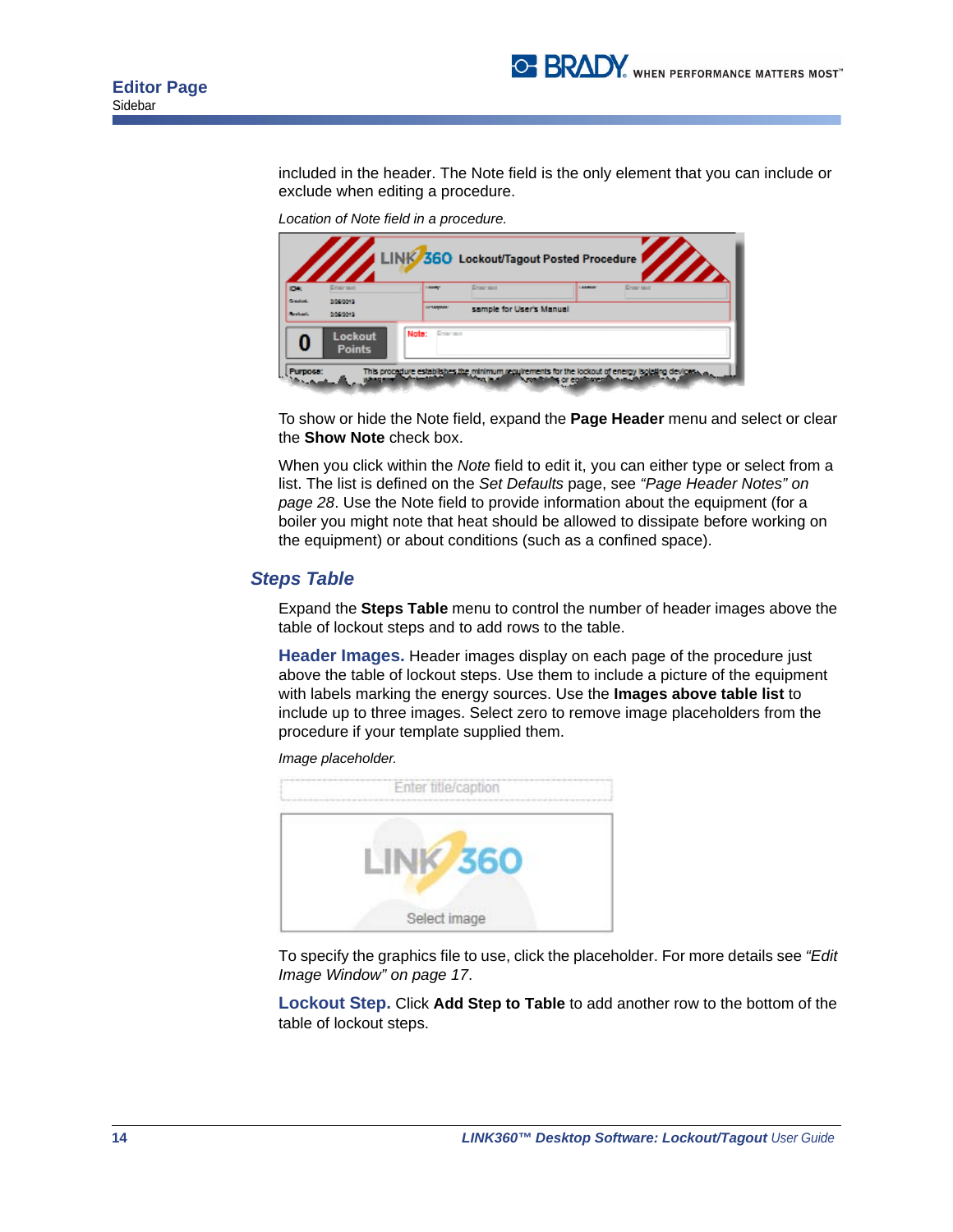#### <span id="page-20-1"></span>*Step #*

Each row in the table details one step in the lockout procedure and corresponds to one energy source.

To add or remove a row (energy source), expand the corresponding **Step #** menu in the sidebar and then click **Delete Step**, **Add Step Before**, or **Add Step After**.

To reorganize rows, expand the **Step #** menu corresponding to a row you want to move and then click **Move Up** or **Move Down**. (Move Up and Move Down are unavailable if the selected row is the first or last row in the table.)



### <span id="page-20-0"></span>**Procedure Form**

Because templates are highly customizable, not all content discussed here is available on every template.

The basic process of editing a procedure is as follows.

- 1. Fill in heading fields.
- 2. Assign graphics files to each placeholder (or add placeholders as described in *["Steps Table" on page 14](#page-19-0)*). Edit and label the graphic as described in *["Edit](#page-22-0)  [Image Window" on page 17](#page-22-0)*.
- 3. Type captions for the header images if desired.
- 4. Make sure the table contains a row for each energy source (see *["Step #" on](#page-20-1)  [page 15](#page-20-1)*).
- 5. For each energy source (row) specify:
	- The energy source type.
	- (Optional) A description of the energy source.
	- Where the energy source is located.
	- How to lock out the energy source.
	- (Optional) How to verify that the energy source is de-energized and locked out.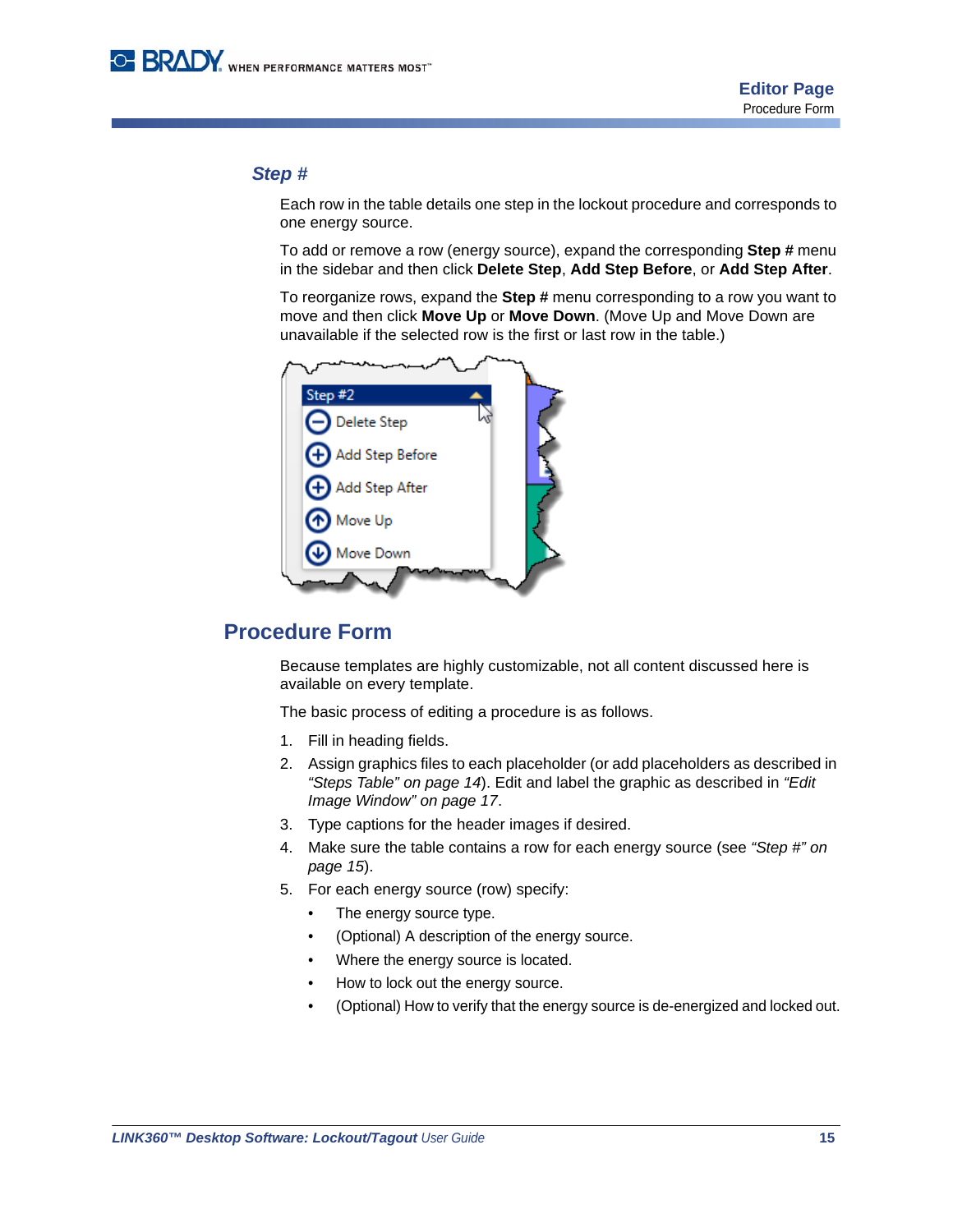• (Optional) A picture of the energy source.

**Note:** You cannot manually change the number of *Lockout Points* in the header. This automatically updates when you specify the type of energy source for a lockout step. (Some types of energy sources do not increment the number of lockout points. This is controlled when setting defaults. See [page 29](#page-34-1).)

| 2017019<br>Enter text<br><b>SIX SAMPLES</b> | Enser sed | <b>SAMPLES</b> | Enter text | <b>STATE</b> | <b>Contract</b> |  |
|---------------------------------------------|-----------|----------------|------------|--------------|-----------------|--|
|                                             |           |                |            |              |                 |  |
| <b><i><u>Report Follows</u></i></b>         |           |                |            |              | 20202013        |  |

### *Editing a Text Field*

Click within any text field marked by a light grey dashed border to edit text.

#### *Example text field.*

| <b>Enter text</b> |  |  |  |
|-------------------|--|--|--|
|                   |  |  |  |

As soon as you click in a text field, the software supplies text formatting tools. Use these to change the font type (Arial, Times New Roman, and so on), font size, alignment (left, centered, right), bold, italic, underline, and font color.

*Text formatting tools.*

|       | <b>Format Text</b> |          |   |
|-------|--------------------|----------|---|
| Arial |                    |          |   |
| R     | U                  | $\equiv$ | ≡ |

Some fields have a selection list. In these fields you can either type your own entry or select from the list. For information about customizing the lists see *["Set Defaults](#page-32-2)*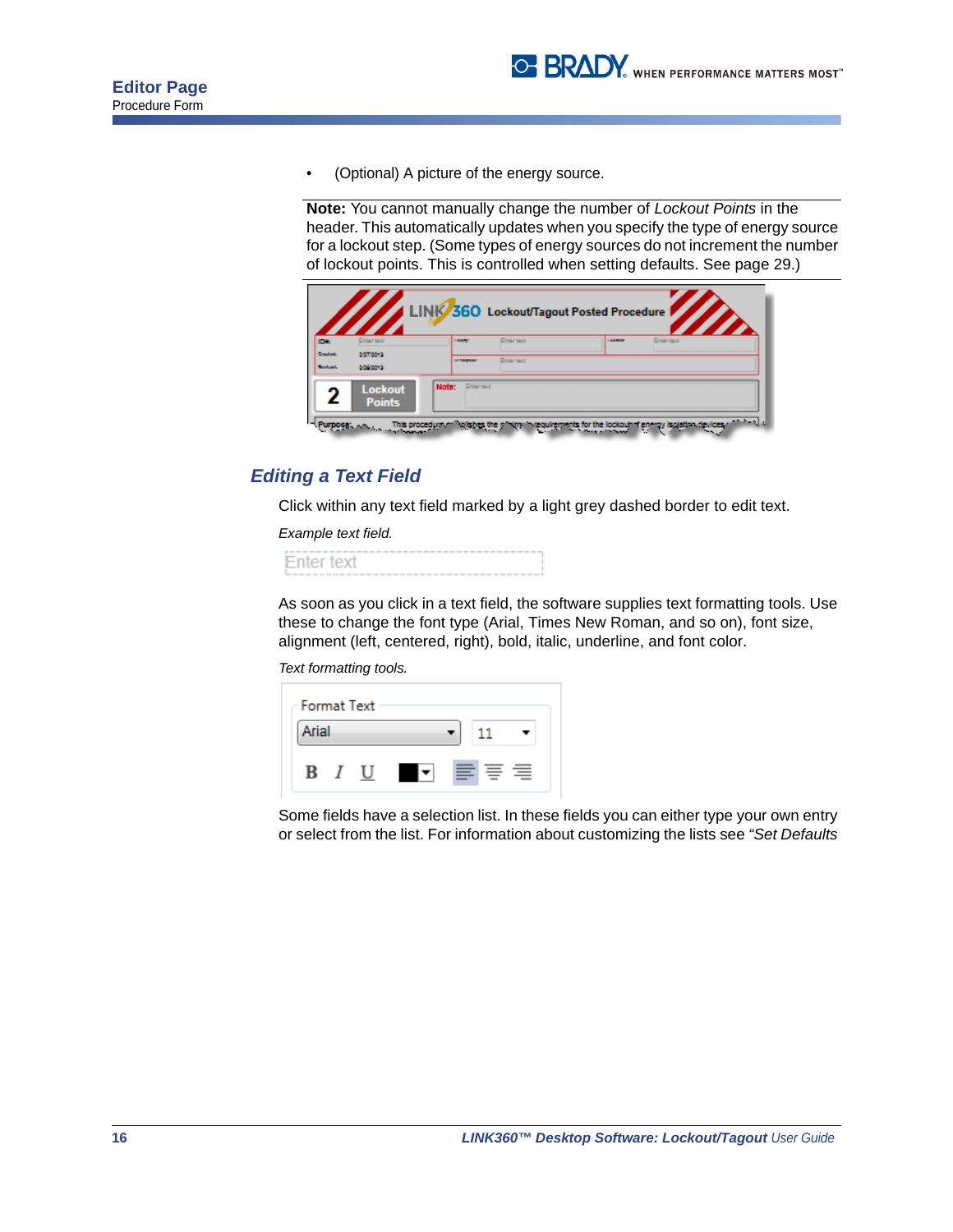*[Page" on page 27](#page-32-2)*. (If you translate the procedure, only the Brady-supplied default text is translated. Text that you supply is not translated.)



If your template includes the purpose section, specify which job roles have authorization to perform this procedure. This is the only information that you can change here, although the purpose section can be modified on the Manage Templates page.

#### *Purpose section.*

| Purpose:            | This procedure establishes the minimum requirements for the lockout of energy isolating devices<br>whenever maintenance or servicing is done on machines or equipment.                                                                                                                                                                          |  |  |  |  |
|---------------------|-------------------------------------------------------------------------------------------------------------------------------------------------------------------------------------------------------------------------------------------------------------------------------------------------------------------------------------------------|--|--|--|--|
| Scope:              | This procedure shall be used to ensure that the machine or equipment is stopped, isolated from all<br>potentially hazardous energy sources and locked out before employees perform any servicing or<br>maintenance where the unexpected energization or start-up of the machine or equipment or release of<br>stored energy could cause injury. |  |  |  |  |
| Authorization:      | This procedure shall only be used by employees that have been trained as "Authorized" employees<br>under OSHA 1910.147. Employees with the following job roles are authorized to use this procedure: < list<br>job roles>                                                                                                                       |  |  |  |  |
| <b>Enforcement:</b> | Failure to properly follow lockout-tagout procedure may result in corrective action.                                                                                                                                                                                                                                                            |  |  |  |  |

### <span id="page-22-1"></span><span id="page-22-0"></span>**Edit Image Window**

You can add images in two places in a lockout procedure: above the lockout steps table, and, depending on your template, in the steps themselves.

**Tip:** Including images in both the header and the lockout steps table can make the procedure very long. To fit the procedure on fewer pages, consider using images in either the header or the steps, but not both.

#### *To add an image above the lockout steps table:*

1. Expand the **Steps Table** menu in the left column.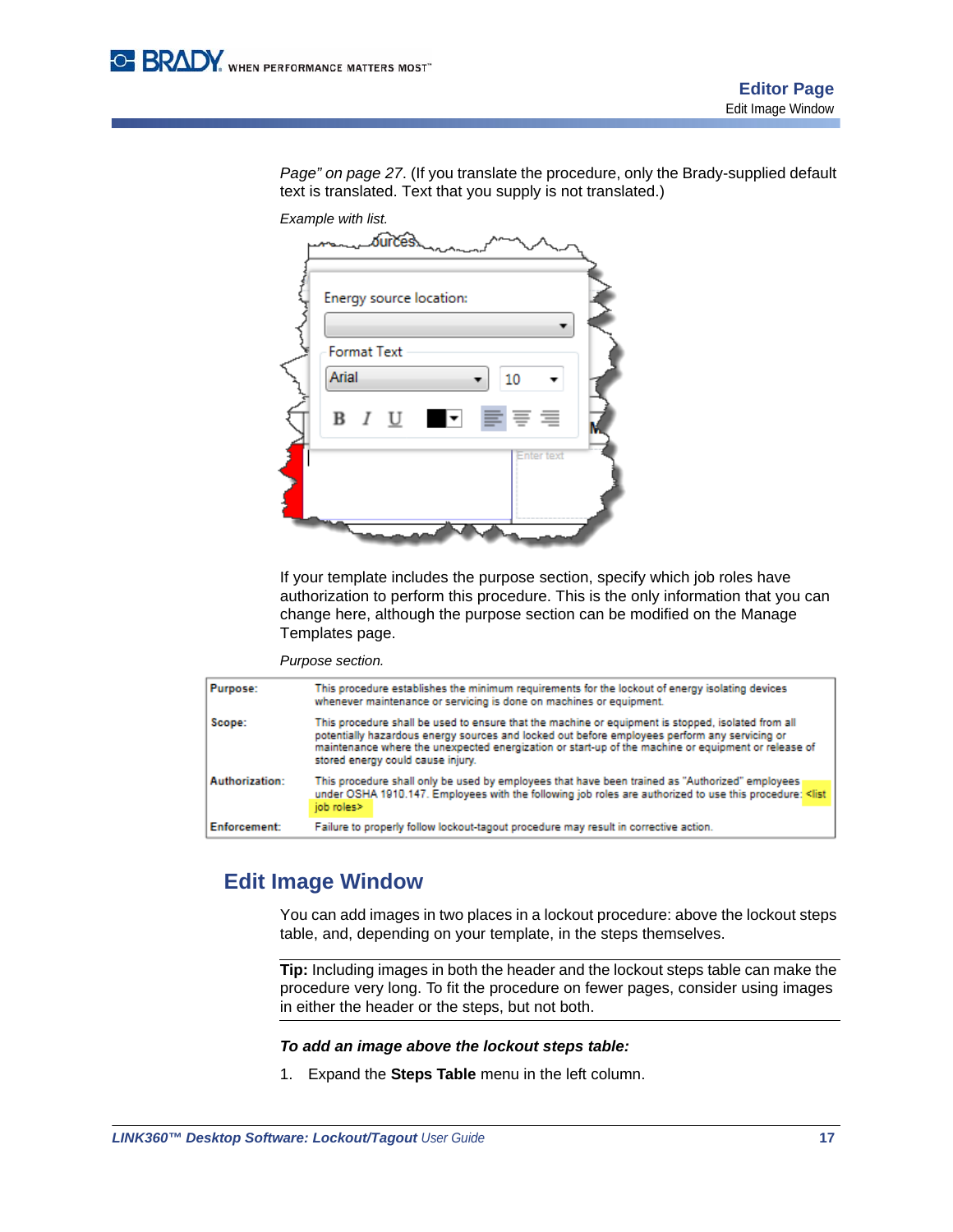- 2. In the **Images above table** list select the number of images you want. Select zero if you want to remove any existing image placeholders.
- 3. Click the image placeholder to select an image file of type .gif, .jpg, .jpeg, .tiff, .tif, .png, or .bmp and then click **Open**. The *Edit Image* window opens. Controls on this window are described below.

#### *To add an image in the lockout steps (available only for templates based on the Long Form):*

- 1. Click within the Info column. (This is the default column heading. Your template may vary.)
- 2. Select the **Include Image** check box. The software inserts a placeholder.
- 3. Click the image placeholder to select a graphics file of type .gif, .jpg, .jpeg, .tiff, .tif, .png, or .bmp and then click **Open**. The *Edit Image* window opens. Controls on this window are described below.

**Tip:** To remove an image in the column for lockout devices click in the caption field above the image and clear the **Include Image** check box.

### *Adjust image*

**Brightness:** Use the slider to make the image darker or lighter.

**Contrast:** Use the slider to increase or decrease the contrast.

**Crop:** Crops the original image to use just part of it. When you click the **Crop** button, the pointer changes to  $+$ . Use the mouse to position the pointer in one corner of the area you want to keep. Click and drag the pointer to the opposite corner of the part you want to keep. Release the mouse and the cropped portion of the image is displayed.

**Rotate 90 CCW:** Rotates the image 90 degrees (a quarter of a turn) counter clockwise.

### *Label the Image*

Click  $\left( \cdot \right)$  to expand this section.

#### *To add a label:*

1. Use the **Energy Sources** list to select the energy source. Only energy sources that have been added as steps in the lockout procedure are displayed in the list.

To add a text label that is not associated with an energy source, skip this step and go to [step 2.](#page-23-0)

- <span id="page-23-0"></span>2. If desired, type a label for the energy source in the **Custom text** field.
- 3. Click **Add**.
- 4. The energy source is placed on the image with an arrow. Drag the energy source label where you want it and then drag the tip of the arrow where you want it.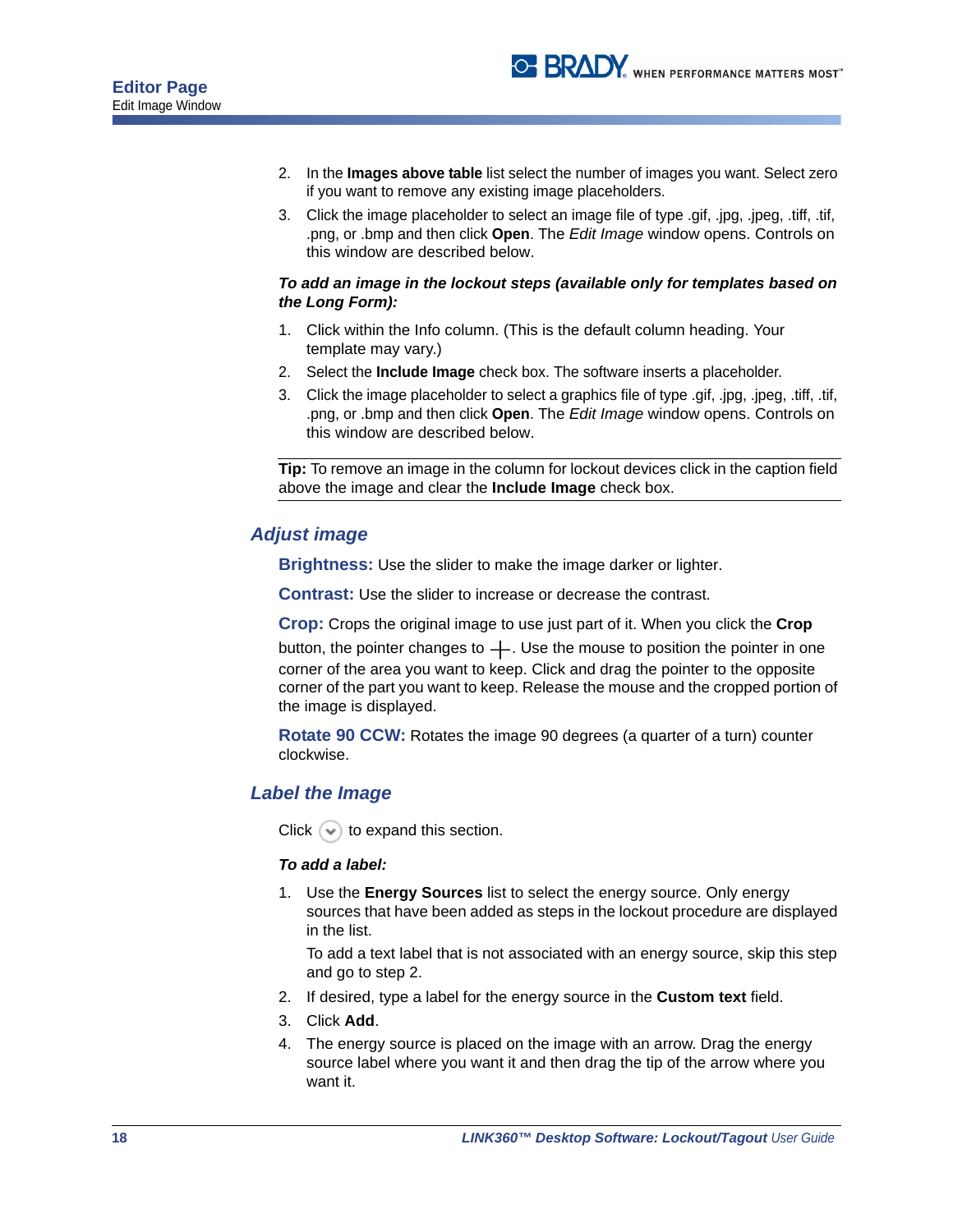#### *To modify a label:*

- 1. Click an existing label on the image.
- 2. Make any of the following edits in the *To modify a label* section:
	- Select a different energy source, or no energy source (...), from the **Energy Sources** list.
	- Change the label text in the **Custom text** field.
	- Select or clear the **Include arrow** check box to add or remove the arrow.
	- Click in the **Color** box to choose a different color for the arrow.

#### *To remove a label:*

- 1. Click an existing label on the image.
- 2. Click **Remove**.

#### *Additional Buttons*

**Reset:** Removes your edits and restores the image as it was.

**OK:** Closes the *Edit Image* window and places the image, with your edits, on the lockout procedures form.

**Cancel:** Closes the *Edit Image* window and places the image, without your edits, on the lockout procedures form.

### <span id="page-24-1"></span><span id="page-24-0"></span>**Save Window**

The Save button, located on the Editor page, opens this window. Use the Save window not only to save the file, but to enter information about the file that can be used to find it later.

**Note:** The Lockout/Tagout app stores files in a particular location to facilitate searching based not only on the filename, but on data associated with the file. (This data is collected when saving a file.) When a file is stored elsewhere, the search information is lost.

**Name:** Type a name for the procedure. The following characters are not allowed in filenames: < (less than), > (greater than), : (colon), " (double quote), / (forward slash), \ (backslash), | (vertical bar or pipe), ? (question mark), and \* (asterisk).

**Author:** (Optional) Type the name of the person who created this file.

**Keywords:** (Optional) Type any keywords that will help you find the file later. To enter multiple keywords, separate them with commas or spaces.

**Site:** (Optional) Type or select the name of the facility where the equipment is located. Once a site is entered manually, it will be included in the list for selection in the future.

**Area:** (Optional) Type or select the location of the equipment at the specified site. Once an area is entered manually, it will be included in the list when the site it belongs in is selected.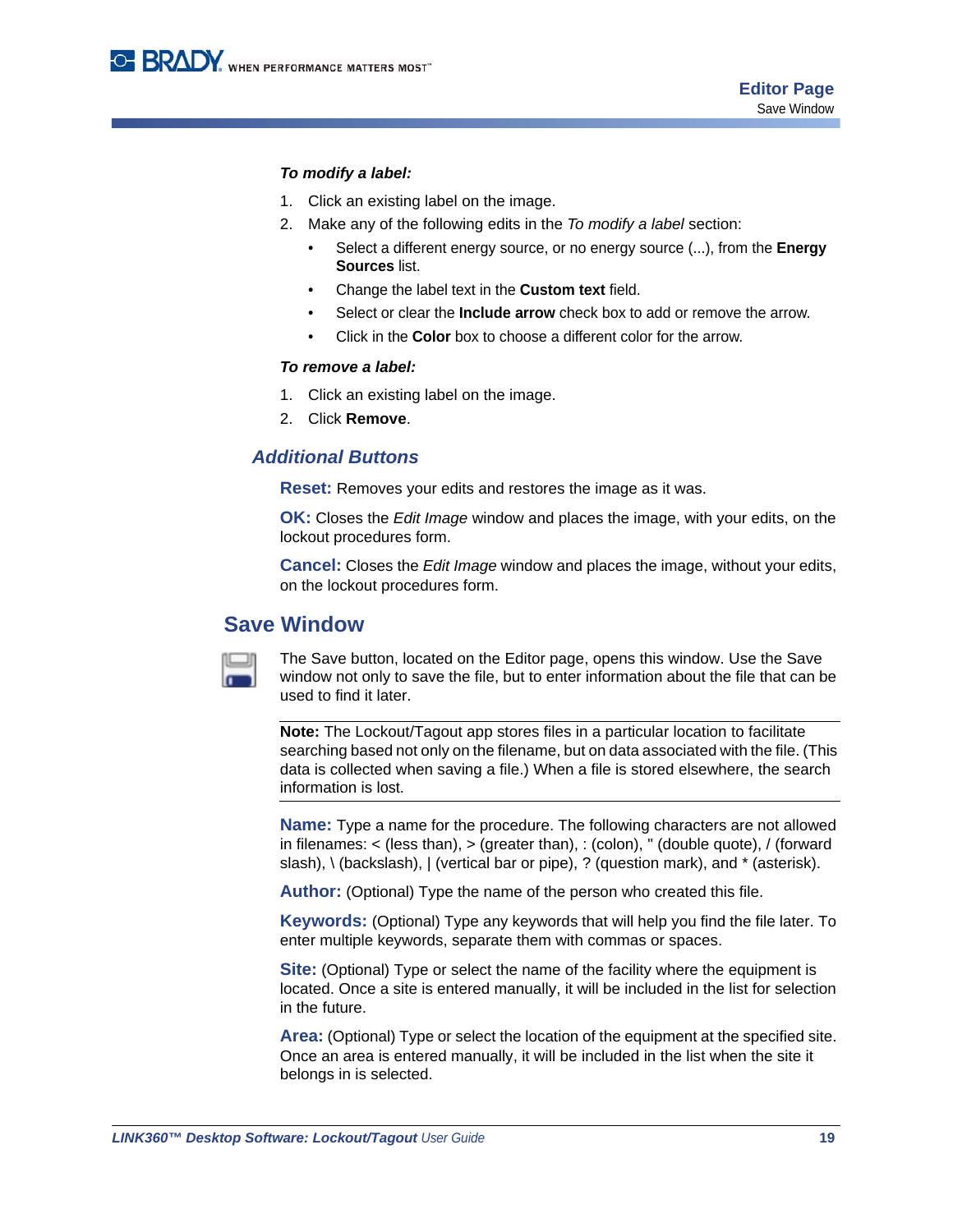**Equipment:** (Optional) Type information to identify the equipment, such as a name or serial number. Once a piece of equipment is entered manually, it will be included in the list when the site and area it belongs in are selected.

**Create Category:** (Optional) A list of existing categories is shown beneath this button. If you want to add a new category for organizing your files, click this button, type a new name for the category, and then click **Create**. The following characters are not allowed in category names: < (less than), > (greater than), : (colon), " (double quote), / (forward slash), \ (backslash), | (vertical bar or pipe), ? (question mark), and \* (asterisk).

Use these categories to filter the list of saved files when opening a file.

*Select category name:* (Optional) Click on a category to assign it to this file. For a new file that has not been assigned to a category, the file is automatically placed in *My Procedures* if you do not select a category.

When you select a category, thumbnails of all the files in that category are shown on the right. Use this list to help you organize files, for example, to make sure this category contains a related file that you want to keep this one with.

#### *File Locations*

Lockout procedure files are stored on the local hard disk in **Users > Public > Public Documents > Brady LINK360 > LINK360 Desktop > LockoutTagout**.

#### **CAUTION!**

*If you rename, move, or delete a lockout procedure file using Windows Explorer, the Lockout/Tagout app will no longer be able to find the file. The file and its information become unaccessible in the Lockout/Tagout app.* 

File names on the local drive are in the format *procedure name* + *category name*.L360, where *procedure name* and *category name* are replaced with the actual names assigned in the Lockout/Tagout app.

### <span id="page-25-0"></span>**Print Window**



The Print button, located on the Editor page, opens this window. Use this window to print not only procedures, but also energy source labels for equipment and lockout tags.

Choose which type of item you want to print.

- Procedure, see below.
- • [Energy Source Labels](#page-26-2), see [page 21.](#page-26-2)
- • [Lockout Tags,](#page-28-1) see [page 23](#page-28-1)

#### *About the Preview Pane*

The Preview pane displays an image of the item to be printed. Use the following controls to size the image.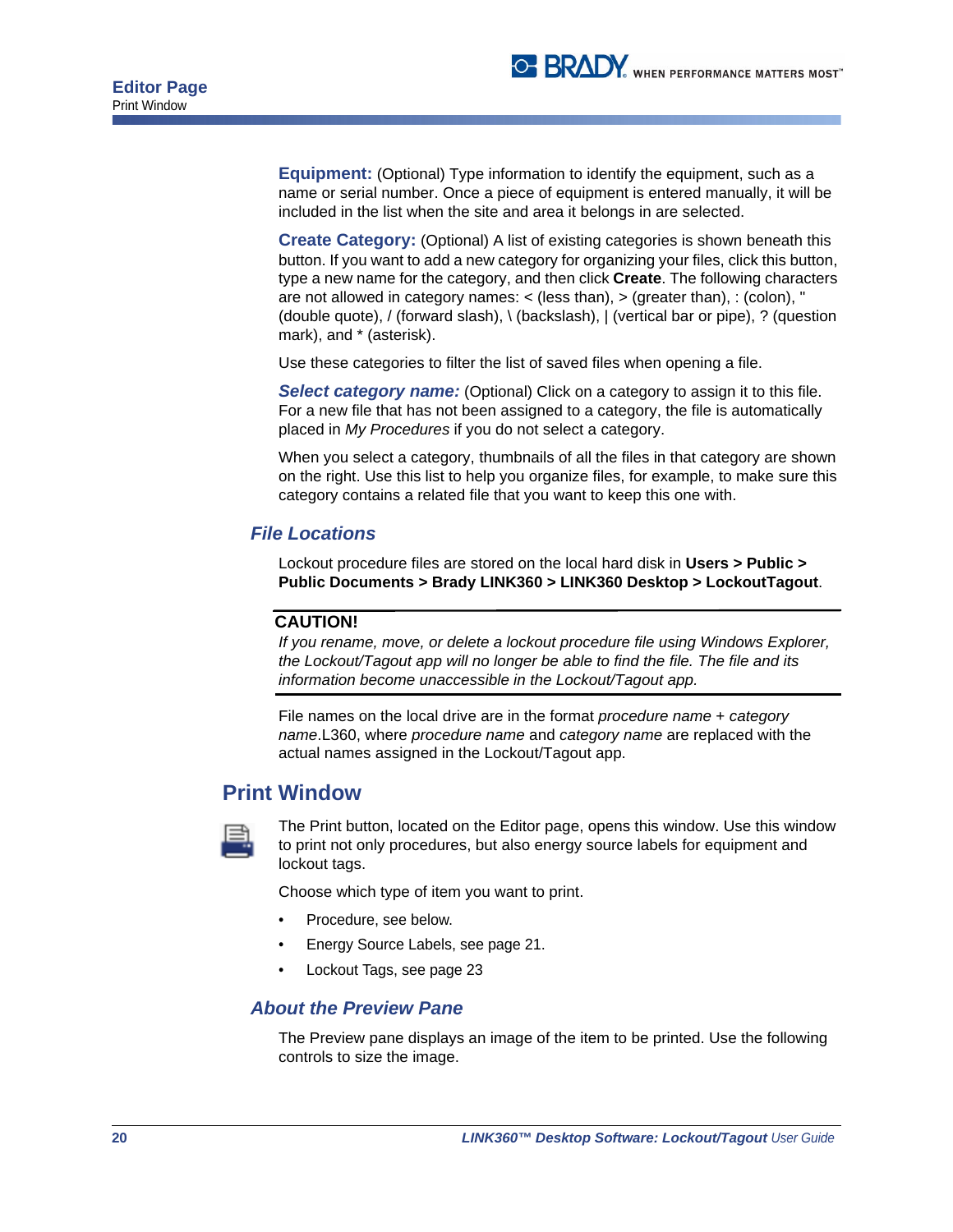**Show page:** Use the left and right arrow buttons to navigate forward and backward through the pages, or type the number of the page you want to display.

Slide left to make the image smaller, and right to make the image bigger.

Sizes the image to fit across the width of the preview area.



Sizes the image to display one entire page within the preview area.

Sizes the image to display two pages within the preview area.

#### <span id="page-26-0"></span>*Procedure*

When *Procedure* is selected under *What do you want to print*, the following controls are available.

**Printer:** Select a printer. Use a sheet-fed inkjet or laser printer to print a procedure.

**Properties:** Opens a standard properties dialog box for the selected printer.

**Copies:** Type the number of copies that you want.

**Pages:** Select whether to print all pages, only the page currently displayed in the Preview area, or a range of pages. If you print a range, use the From and To fields to specify the first and last page to be printed.

**Print:** Prints the procedure.

**Close:** Closes the *Print* window without printing.

#### <span id="page-26-2"></span><span id="page-26-1"></span>*Energy Source Labels*

When *Energy Source Labels* is selected, the following controls are available.

**Printer:** Select a printer. Labels can be printed on a sheet-fed inkjet or laser printer or a GLOBALMARK® Color & Cut printer.

If printing on a GLOBALMARK $^{\circledR}$  Color & Cut printer, label boundaries are not cut around, meaning that the rounded corners on energy source labels will not be cut. You can still shear cut between labels.

**Properties:** Opens a standard properties dialog box for the selected printer.

**Label Size:** Choose the size of labels that you want to print. Only selections appropriate to the selected printer are shown.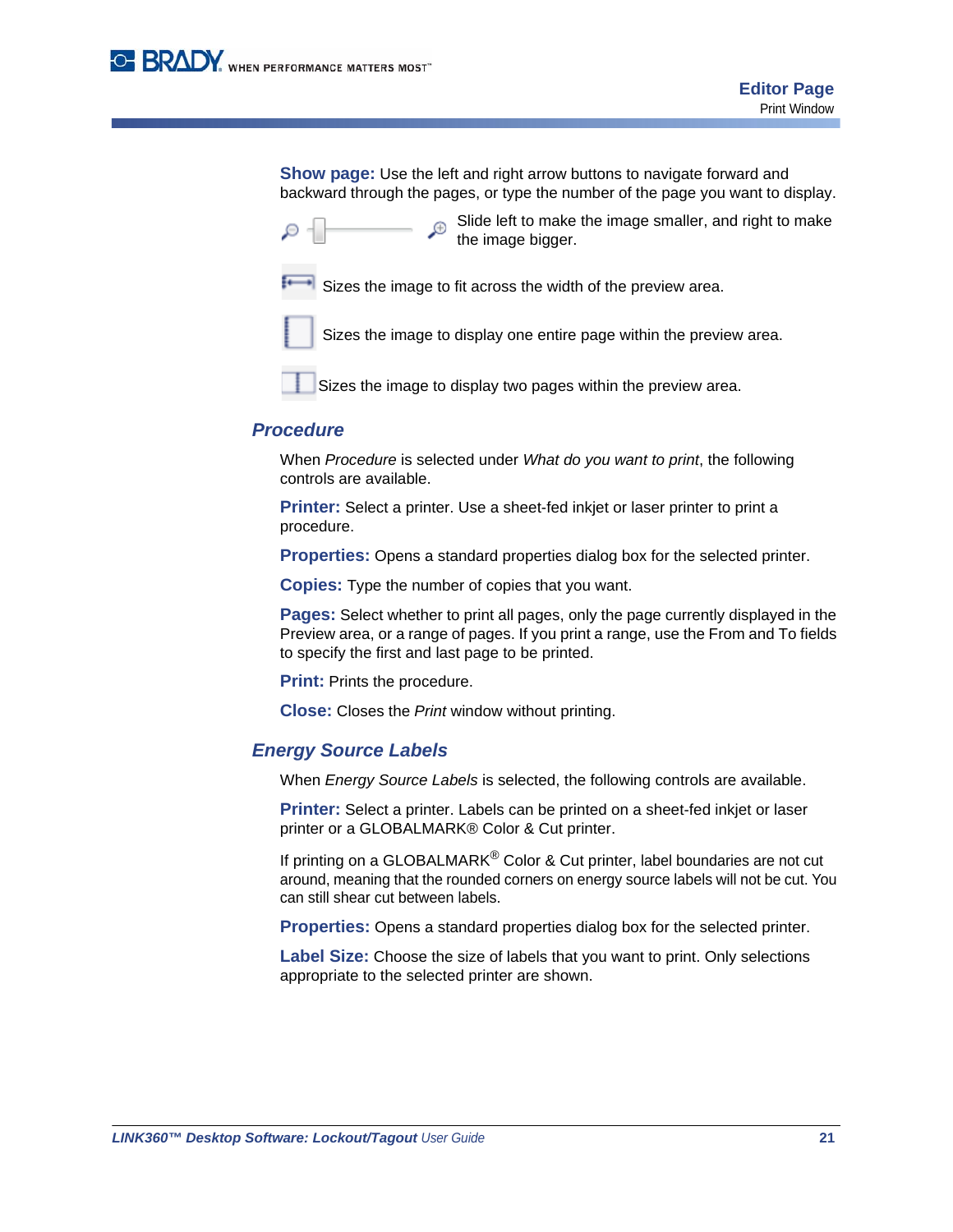If you are printing on a GLOBALMARK Color & Cut printer, the following label sizes are available:

- **Standard 4 x 1.5:** Use any solid white continuous label tape that is at least four inches wide.
- **VIP 4 x 2.5:** Use any solid white continuous label tape that is at least four inches wide. Finished labels can be affixed to VIP tags that are 4" x 2.5".
- **VIP 3 x 1.5:** Use any solid white continuous label tape that is at least three inches wide. Finished labels can be affixed to VIP tags that are 3" x 1.5".

See [www.BradyID.com](http://www.bradyid.com/) to order label stock.

**Configurable Fields:** Choose two items of information that you want printed on the labels. For both **Data Field 1** and **Data Field 2**, select from the following:

- **ID#:** This is the ID number assigned to the lockout procedure.
- **Facility:** This is the facility specified at the top of the lockout procedure.
- **Location:** This is the location specified at the top of the lockout procedure.
- **Description:** This is the description specified at the top of the lockout procedure.
- **Energy Source Description:** This is the description of the energy source from the table of lockout steps.

**Labels to print:** Lockout procedures often contain multiple energy sources. Select **All** to print a label for each energy source on the lockout procedure. Choose **Selection** to specify only some of the energy sources for printing. Click to select each energy source that you want to print.

One reason to select only certain energy sources has to do with the color capabilities of your printer. If you are using a single color ribbon in your printer, you may want to print all the energy sources of one type in the same color and then change the ribbon to print the energy sources of another type in another color.

**Adjust page margins (optional):** (sheet-fed printers only) Use these fields if your labels need to be adjusted slightly to fit within the cut marks of the label paper you are using. The values supplied are added to or subtracted from the existing page margins of your printer.

- **Top:** Specify, in inches, the distance that you want to adjust the label up or down on the page. Enter a positive number to move the label down, or a negative number to move the label up. For example, enter 0.1 to move the label 1/10 inch lower on the page.
- **Left:** Specify, in inches, the distance that you want to adjust the label left or right. Enter a positive number to move the label right, or a negative number to move the label left. For example, enter -0.125 to move the label 1/8 inch left on the page.

**Tip:** The margins on some older label materials may not line up correctly and print outside the cut lines. If this happens, enter -0.33 in the Top field and reprint. Continue adding or subtracting in increments of 0.01 until the labels print inside the cut margins.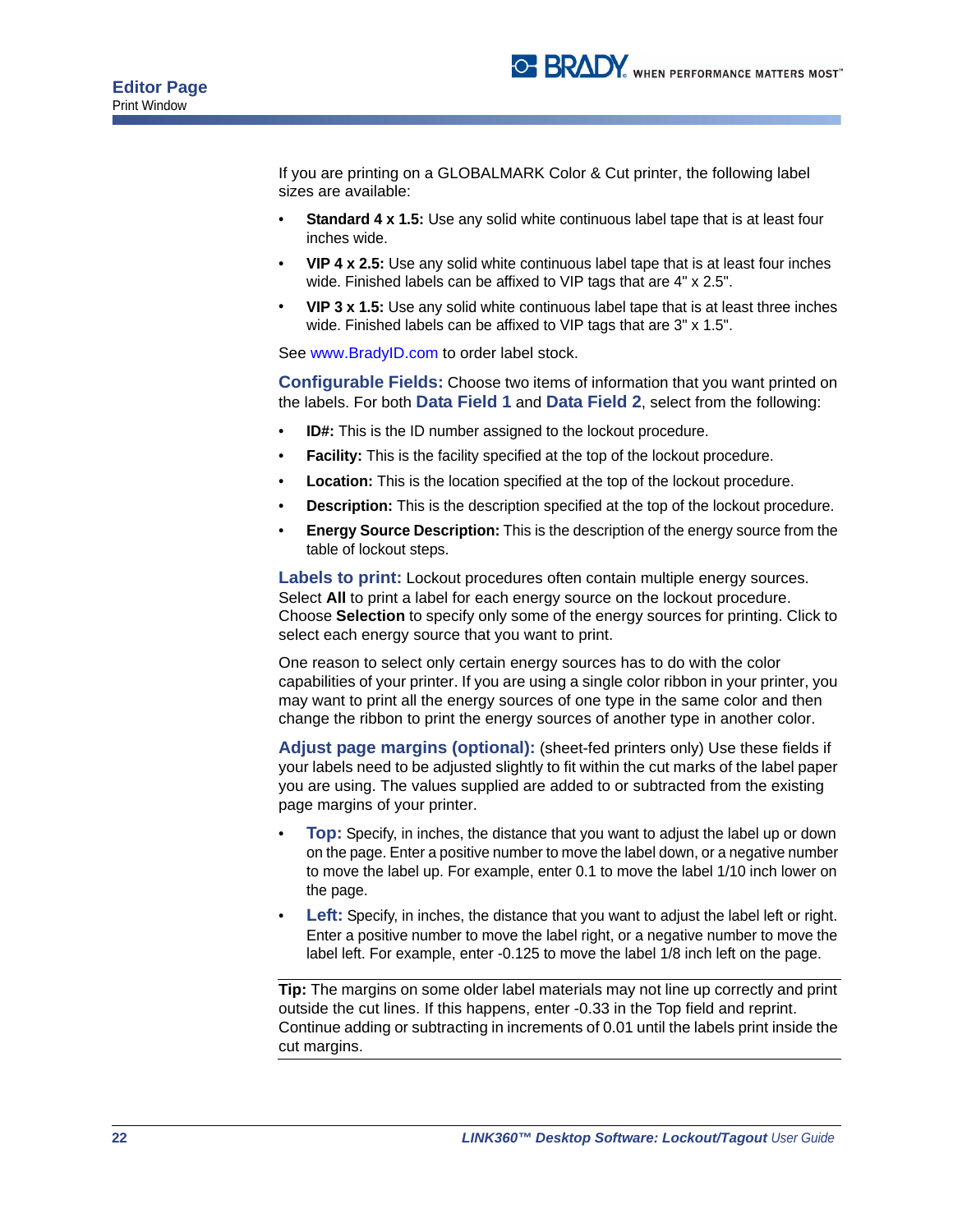### <span id="page-28-1"></span><span id="page-28-0"></span>*Lockout Tags*

When *Lockout Tags* is selected, the following controls are available.

**Printer:** Select a printer. Labels can be printed on a sheet-fed inkjet or laser printer or a GLOBALMARK Color & Cut printer. For a GLOBALMARK Color & Cut printer the Lockout/Tagout app detects the tape width and ribbon and sizes the tags accordingly.

**Properties:** Opens a standard properties dialog box for the selected printer.

**Tag size:** (Sheet-fed printers only) Choose the tag dimensions and type of paper you will print on.

#### **Lockout Information**

- **Date locked out:** Contains the current date. To change it, either type a date or click the calendar symbol to select a date from the calendar. Dates are in the format m/d/yyyy.
- **Time locked out:** Type the time at which you will lock out the energy source or leave the current time supplied by the software.
- **Locked out by:** Type the name of the person performing the service or maintenance. The name of the person currently logged in to the computer is displayed initially.
- **Employee picture:** (GLOBALMARK Color & Cut printer only) Click **Select** to choose a photo of the person named in the *Locked out by* field. On the *Open* window navigate to and select any file of type .gif, .jpg, .jpeg, .tiff, .tif, .png, or .bmp, and click **Open**. The image is resized to fit in the picture area. To remove the picture, click **Delete**.
- **Remarks:** Type any additional information that people might need to know about this lockout.
- **Expected completion:** Type a date and time when you expect the work to be completed and the lockout to be removed.

**Adjust page margins (optional):** (sheet-fed printers only) Use these fields if your tags need to be adjusted slightly to fit within the cut marks of the tag stock you are using. The values supplied are added to or subtracted from the existing page margins of your printer.

- **Top:** Specify, in inches, the distance that you want to adjust the tag up or down on the page. Enter a positive number to move the tag down, or a negative number to move the tag up. For example, enter 0.1 to move the tag 1/10 inch lower on the page.
- **Left:** Specify, in inches, the distance that you want to adjust the tag left or right. Enter a positive number to move the tag right, or a negative number to move the tag left. For example, enter -0.125 to move the tag 1/8 inch left on the page.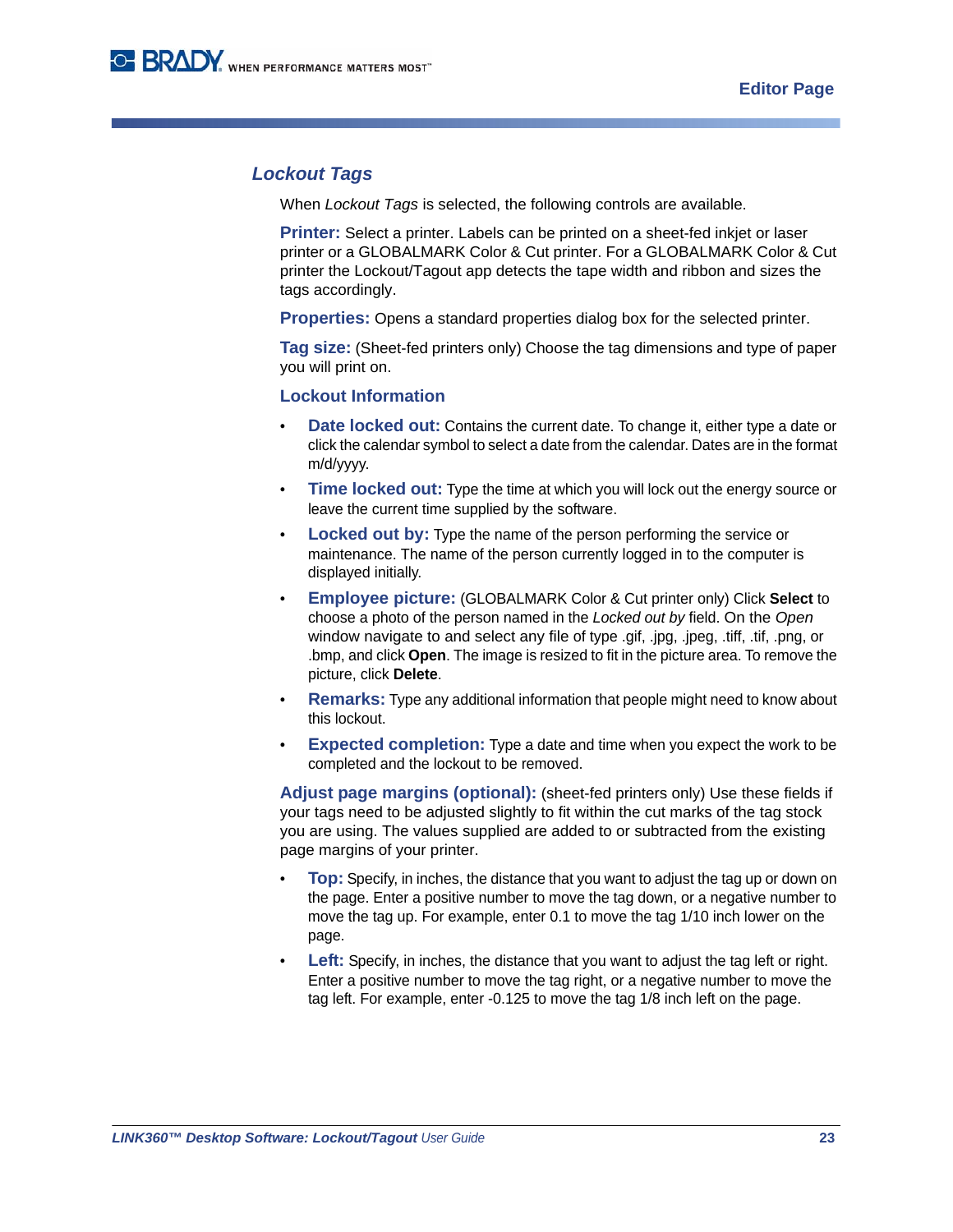# <span id="page-29-0"></span>**New Page**

Use the New page to create a new procedure based on an existing template.

#### *To create a new lockout procedure:*

- 1. Select a template from the *Available Templates* area on the left.
- 2. The new procedure will contain the information shown in the *Preview* area on the right. Verify that this is the template that you want to use. (The preview does not show the optional back page if that is included in the selected template.)
- 3. Click **Create** below the preview. The Editor page opens with the new procedure displayed for editing. See *["Editor Page" on page 11](#page-16-1)*.

# <span id="page-29-1"></span>**Open Page**

Use the Open page to open an existing procedure for editing or printing.

#### *To open an existing procedure:*

- 1. Find the file you want to open in one of four ways:
	- Type the filename or a keyword in the **Need help finding a saved file?** field

and then click the **Search** button.

Any information supplied when the file was saved can be used to find the file, such as the author, the site, and the equipment. (For details see *["Save](#page-24-0)  [Window" on page 19](#page-24-0)*.) Wildcards are not allowed, but you can type part of a word to search for. For example, if the search term is *bay* the results will include procedures with site *Bayfield*, author *Gorbay*, or area *Bay7*. However, if the search term was *south bay,* none of these would be found.

- Click **Import** to import a procedure from LOCKOUT-PRO software or from a Brady Professional Services CD. See *Appendix [A-"Importing Procedures"](#page-38-2)*.
- Click the **Browse...** button to retrieve a procedure from a network location or removable media (for example, a USB flash drive, CD, or external hard drive). Navigate to the procedure file and then click **Open**. The file opens in the Editor page.
- Select a file from the **Recent Files** area.
- Under **Categories** select a category to display thumbnails of procedure files organized in that category. (To display all procedures in all categories, Ctrl-click any category.) Then under **Saved Files**, select the file you want to open.

A preview of the selected file displays in the Preview section of the window.

2. Click the **Open** button below the preview. The procedure opens in the Editor page.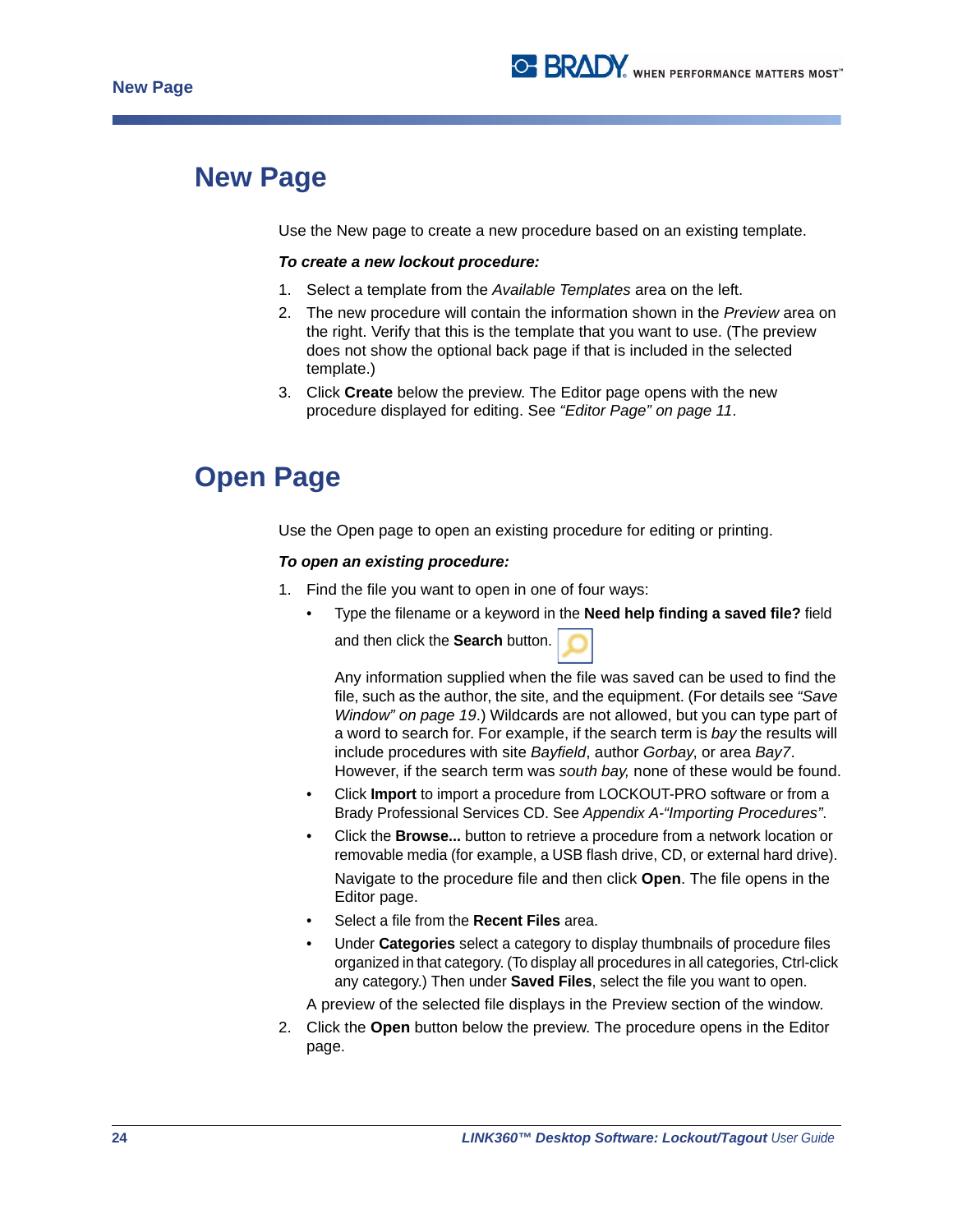# <span id="page-30-1"></span><span id="page-30-0"></span>**Manage Templates Page**

A template provides a pattern, or starting point, for writing a lockout/tagout procedure. Use it to provide the standard components you want included in procedures, custom wording, and the appearance in terms of logo and font style, size, and color. Brady Corporation provides two templates to begin with, the Long Form and Short Form.

Use the Manage Templates page to modify an existing template, create a new template, or delete a template. Click on text in the preview to edit and format it.

**Note:** Changes do not affect any existing procedures based on the template or procedures currently open in the Editor page. Changes to the template are only reflected in new procedures created after you save the template.

**Select your template:** Use this list of all existing templates to choose either a template to modify, or a template to begin with for creating a new template.

**New Template:** Click to create a new template.

**Save Template:** Saves the template. It is a good idea to save periodically while you are editing.

**Copy Template:** Makes a copy of the selected template. Notice that the name changes to reflect that it is a copy. A good practise is to provide a new name and to save before continuing to modify the new template.

**Delete Template:** Deletes the selected template. This action cannot be undone.

**Show language:** Switch the preview to another language so that you can edit the text and formatting for each language individually. This allows you to make adjustments for the length of text in different languages. For example, if the text in Portuguese is longer than the text in English and doesn't fit well in the space, you can decrease the font size in Portuguese. This list includes only those languages selected in the *Languages* list in the *Template properties* section to the left of the preview.

**Note:** Edits made in the preview apply only for the currently selected language. Changes made using the settings to the left of the preview apply to the template regardless of language.



Cuts text selected in the preview, removing it from its current location and making it available on the clipboard for pasting elsewhere.



Copies text selected in the preview, keeping it in its current location and making it available on the clipboard for pasting elsewhere.



Pastes text from the clipboard to the place in the preview where you have placed the insertion point. Click on any text in the preview to place the insertion point there.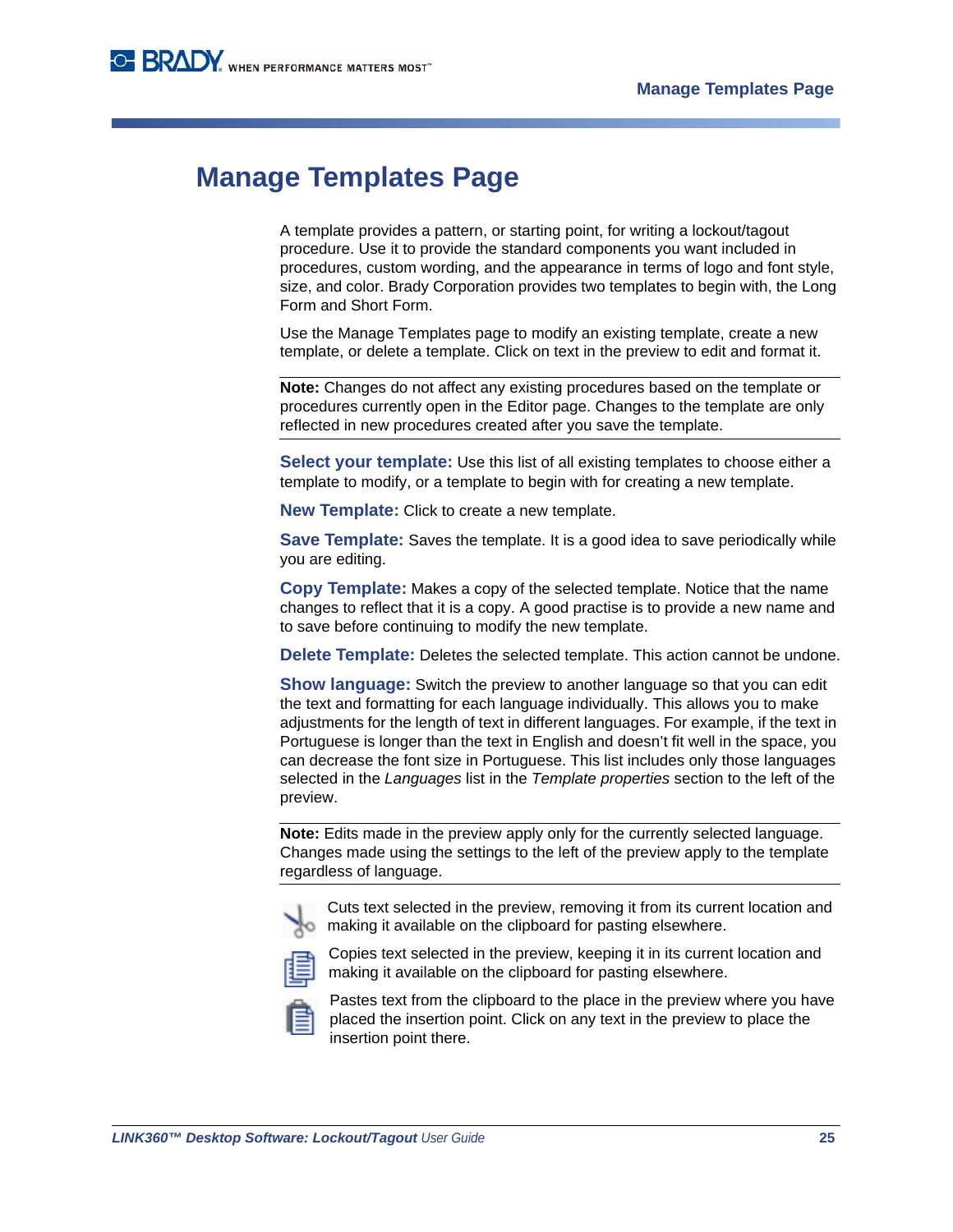Zooms in and out. Move the slider to the right to zoom in (enlarge the view of the template) and to the left to zoom out (make it smaller).

# <span id="page-31-0"></span>**Template properties (required)**

**Name:** Changes the name of the template you are modifying.

**Languages:** When editing a procedure based on this template in the Editor page, you can change the language of the procedure. (Translation only changes heading and label text, not text that you have modified.) Specify here which languages will be available in procedures based on this template.

## <span id="page-31-1"></span>**Header (required)**

**Logo image:** Select this box if you want to put a logo in the title at the top of the procedure. Clear this box to remove the logo. The LINK360 logo is displayed by default. Use the *Select Logo* button to replace it with your company logo.

**Select Logo:** Click to select an image file to use for the logo. In the *Open* window navigate to and select any file of type .gif, .jpg, .jpeg, .tiff, .tif, .png, or .bmp, and click **Open**. The image is resized to fit in the title area.

## <span id="page-31-2"></span>**Additional Header Sections (optional)**

**Procedure Purpose:** Select this to include the purpose section shown below. You can edit any of the provided text.

| Purpose:       | This procedure establishes the minimum requirements for the lockout of energy isolating devices<br>whenever maintenance or servicing is done on machines or equipment.                                                                                                                                                                          |
|----------------|-------------------------------------------------------------------------------------------------------------------------------------------------------------------------------------------------------------------------------------------------------------------------------------------------------------------------------------------------|
| Scope:         | This procedure shall be used to ensure that the machine or equipment is stopped, isolated from all<br>potentially hazardous energy sources and locked out before employees perform any servicing or<br>maintenance where the unexpected energization or start-up of the machine or equipment or release of<br>stored energy could cause injury. |
| Authorization: | This procedure shall only be used by employees that have been trained as "Authorized" employees<br>under OSHA 1910.147. Employees with the following job roles are authorized to use this procedure: <list<br>job roles&gt;</list<br>                                                                                                           |
| Enforcement:   | Failure to properly follow lockout-tagout procedure may result in corrective action.                                                                                                                                                                                                                                                            |

**Lockout Application Process:** Select this to include the process section shown below. You can edit the text provided, including the text in the heading bar.

**Lockout Application Process** 

1. Notify affected personnel. 2. Properly shut down machine. 3. Isolate all energy sources. 4. Apply lockout devices, locks, & tags. 5. Verify total de-energization of all sources.

## <span id="page-31-3"></span>**Lockout steps (required)**

**Verification column:** Select this to add a column in which to provide instructions for verifying that each energy source is isolated. If you don't need individual instructions for each energy source, use the Verification Section in the footer instead.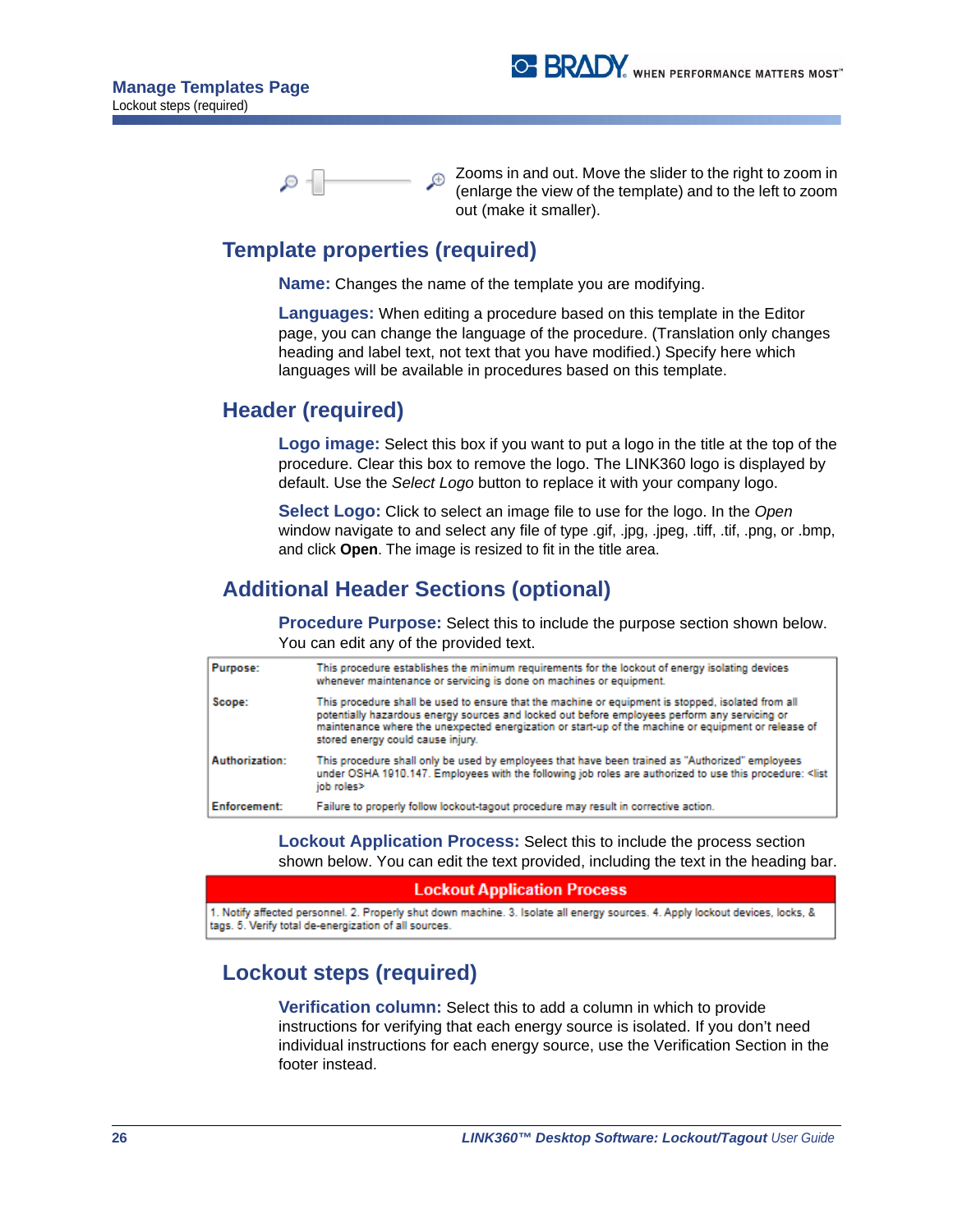**Icons and Identifiers:** Choose whether to represent the energy source for each lockout step with a graphic (Icon), an icon and an alphanumeric identifier (P-2, for example), or both.This affects only what is shown on procedures created from this template; it does not affect printed energy labels.

# <span id="page-32-0"></span>**Footer Sections (optional)**

**Verification Section:** Select this to add the verification section shown below. This section provides a general instruction to make sure all energy sources are isolated, whereas adding the verification column provides a place to give instructions for each energy source individually. Again, all text in this section can be modified.

**Verification of Energy Isolation** 

Verify that all energy sources are isolated and at a Zero Energy State by attempting to start machine with normal operating controls

> **Lockout Removal Process:** Select this to add the lockout removal section shown below. Use this section to provide instructions on safely removing the locks and reenergizing the machine.

#### **Lockout Removal Process**

1. Ensure all tools and items have been removed. 2. Confirm that all employees are safely located. 3. Verify that controls are in neutral. 4. Remove lockout devices and reenergize machine. 5. Notify affected employees that servicing is completed.

## <span id="page-32-1"></span>**Back Page (optional)**

**Include section at end of procedure:** Select this to include a page at the end that contains typical minimal lockout procedures from OSHA. Only the *Enforcement* information near the top of this page can be edited.

# <span id="page-32-3"></span><span id="page-32-2"></span>**Set Defaults Page**

Use the *Set Defaults* page to customize a list of selections that are available when filling in a procedure using the Editor tab. For each type of content listed across the top of the page (page header notes, energy source types, lockout devices, and so on) customize the list of selections. For example, customize the list of lockout devices to include all lockout devices used in your facility. Then, when using the Lockout/Tagout app to create a procedure, the list of lockout devices includes anything you might need. (You can still type in a lockout device if one is missing, but having a list creates consistency.)

For all types of content add, edit, or remove items from the list and organize the list as desired.

#### *To add or edit an item in a list:*

1. Click **Add**, or select the item that you want to edit.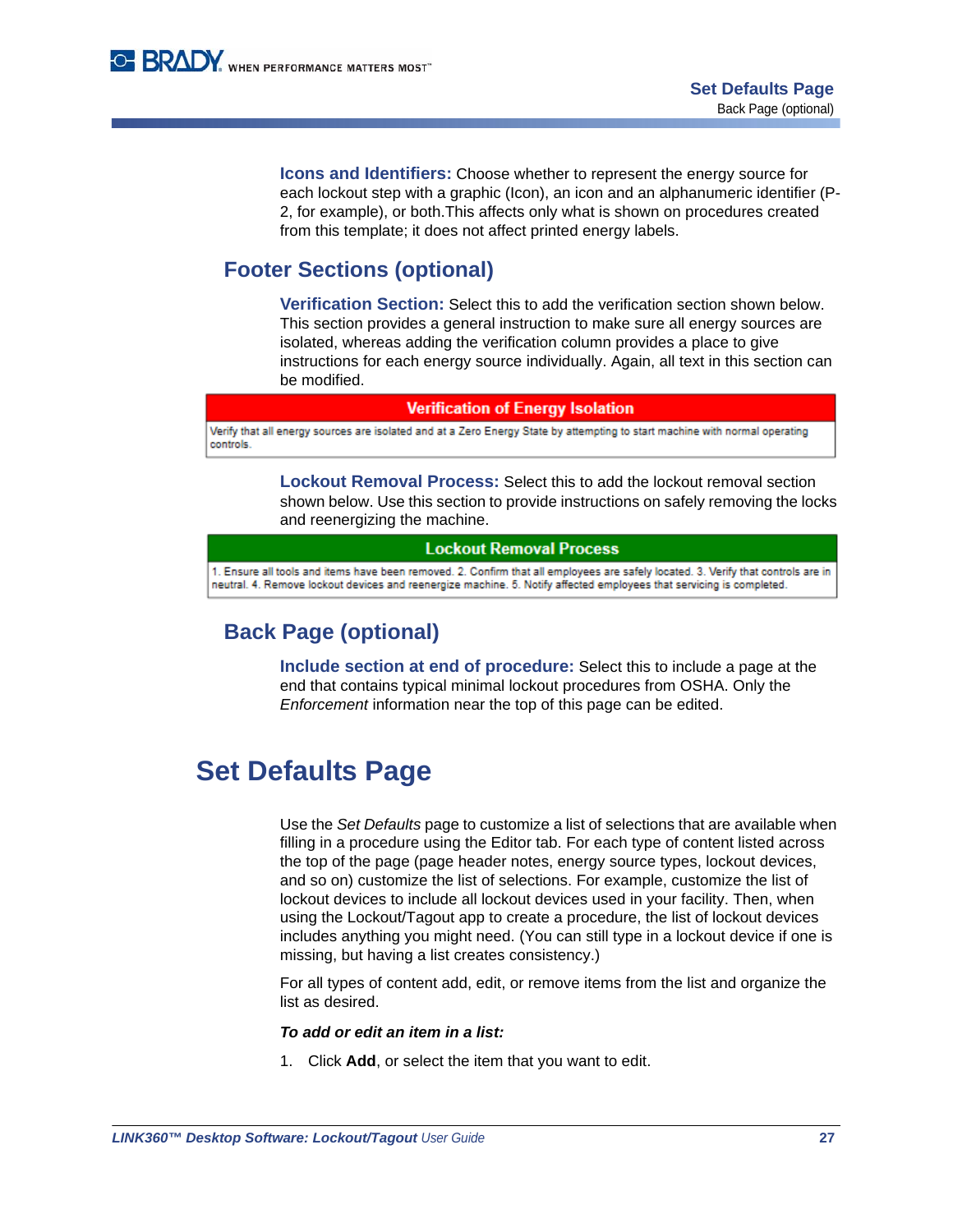- 2. Fill out the form on the right. Different types of procedure content require different information on the form. The sections following these steps discuss the particulars of each type of content.
- 3. Click **Save Changes**.

#### *To remove an item from a list:*

- 1. Select the item in the list.
- 2. Click **Delete**.

#### *To organize a list:*

Place the items in the list in the order that best suits your needs. You may choose to order the list alphabetically or perhaps with the most frequently used items at the top of the list.

1. Select an item in the list and then click **Up** or **Down** to move it to the desired position. You can click *Up* or *Down* repeatedly to keep moving the item.

### <span id="page-33-0"></span>**Page Header Notes**

This list is used when filling in the Note field of a procedure on the Editor page.

|                   | <b>Grounsen</b>          |       | Enter text               | <b>AAMAH</b> | Enter text |  |
|-------------------|--------------------------|-------|--------------------------|--------------|------------|--|
| <b>STATISTICS</b> | 2010/01/19<br>2010/019   |       | sample for User's Manual |              |            |  |
|                   | Lockout<br><b>Points</b> | Note: | Crear sed                |              |            |  |

The *Note* field is meant to provide information about the machine to be worked on or the environment. For example, if the machine is a chiller, the *Note* field may caution that the machine should be allowed to return to room temperature before working on it. If a chemical hazard is present in the environment the *Note* may warn to wear personal protective equipment and to ensure adequate ventilation.

For a procedure header note, provide the following information.

**Name:** Type the name as it should appear in the list when editing a procedure. Use a name that will be clear and unambiguous. The maximum number of characters is 50.

**Text:** Type the text to place in the Note field when this note is selected. The maximum number of characters is 500.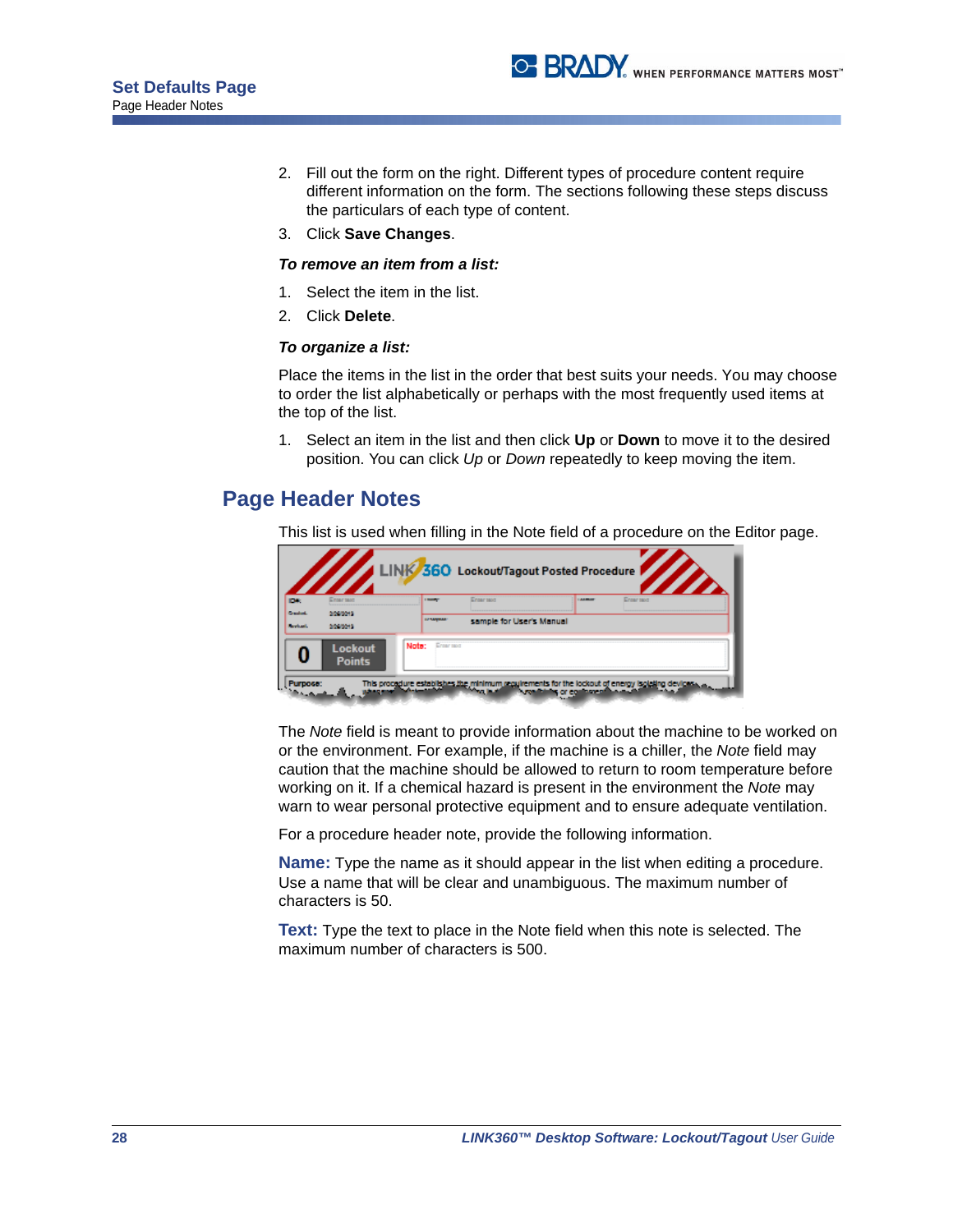# <span id="page-34-2"></span><span id="page-34-0"></span>**Energy Source Types**

This list is used when filling in the Energy Source Type for a lockout step.



This field indicates the kind of energy that must be isolated before maintenance or service can safely be performed on the machine, for example, electrical energy or pneumatic energy.

For an energy source type, provide the following information.

**Name:** Type the name of the energy type as it should appear in the list when editing a procedure. The maximum number of characters is 25.

**Abbreviation:** Type an abbreviation for the energy type. This abbreviation is combined with a number to represent an energy source, for example, E-1 for electrical energy source 1. This abbreviation is shown in the lockout procedure, on energy source labels, and on lockout tags. The abbreviation and number combination (like E-1) is called an *Identifier* or *ID*. The abbreviation can be from 1- 3 characters long.

<span id="page-34-1"></span>**Include when counting lockout points:** The lockout procedures form automatically tracks the number of lockout points based on how many steps (one energy source per step) are added to the procedure. Select this check box to count this energy source in the total. This is the standard setting. If you create an energy source that you do not want counted in the total, clear this check box. For example, the energy source type *Note* provided with the software does not count toward the total so that you can add notes to the lockout steps table without affecting the total number of lockout points.

**Icon:** Click the image to select a different icon to represent this energy source. The *Select Icon* window opens. Click the desired icon to select it. Some icons have more than one color. If you may be using a monochrome printer, select single-color icons.

To dissociate any icon from the energy source, click **Remove**.

**Background:** Click to select a color to associate with this energy source. This color is used as the background in the table cell for this energy source in the lockout procedure. It is also used as the text color for the ID on labels.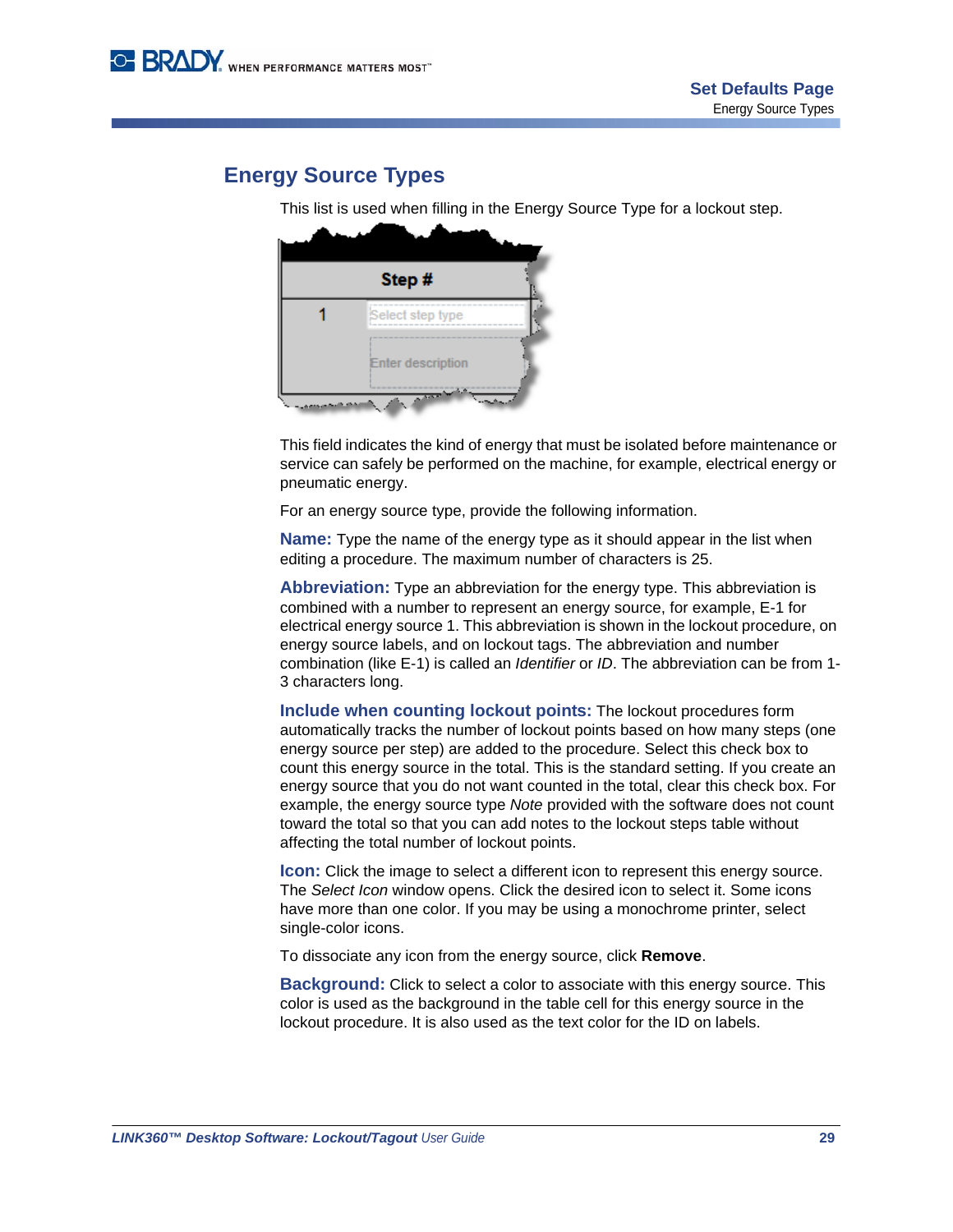**Cell text:** Choose either black or white for the text wherever this energy source is used in the lockout steps table. Be sure to select a color that will contrast significantly with the background color so that it can be read easily.

**Preview:** Displays your changes as they will appear when an energy source of this type is added to a lockout procedure. Three versions are shown, Icon only, ID only, and Icon + ID. Which of these is displayed in a particular lockout procedure depends on the template on which the procedure is based. The default templates show the icon only, but this setting can be modified on the Manage Templates page. [See "Lockout steps \(required\)" on page 26.](#page-31-3)

**Reverse colors on ID:** Select this box to reverse the background and text colors on the Icon + ID. Refer to the preview to see what it will look like.

### <span id="page-35-0"></span>**Energy Source Descriptions**

This list is used when filling in the description for an energy source in a lockout step.



For an energy source description, provide the following information.

**Name:** Type the description of the energy source as it should appear in the list when editing a procedure. This field is used to provide more specifics about this energy source, such as the voltage for electrical energy or whether it is a supply or return for water. The maximum number of characters is 50.

## <span id="page-35-1"></span>**Energy Source Locations**

This list is used when filling in the location of an energy source in a lockout step.

Use it to indicate where the energy source is located on the machine or in the area.

For an energy source location, provide the following information.

**Name:** Type the location as it should appear in the list when editing a procedure. It is best to use a one word or very short description because this location is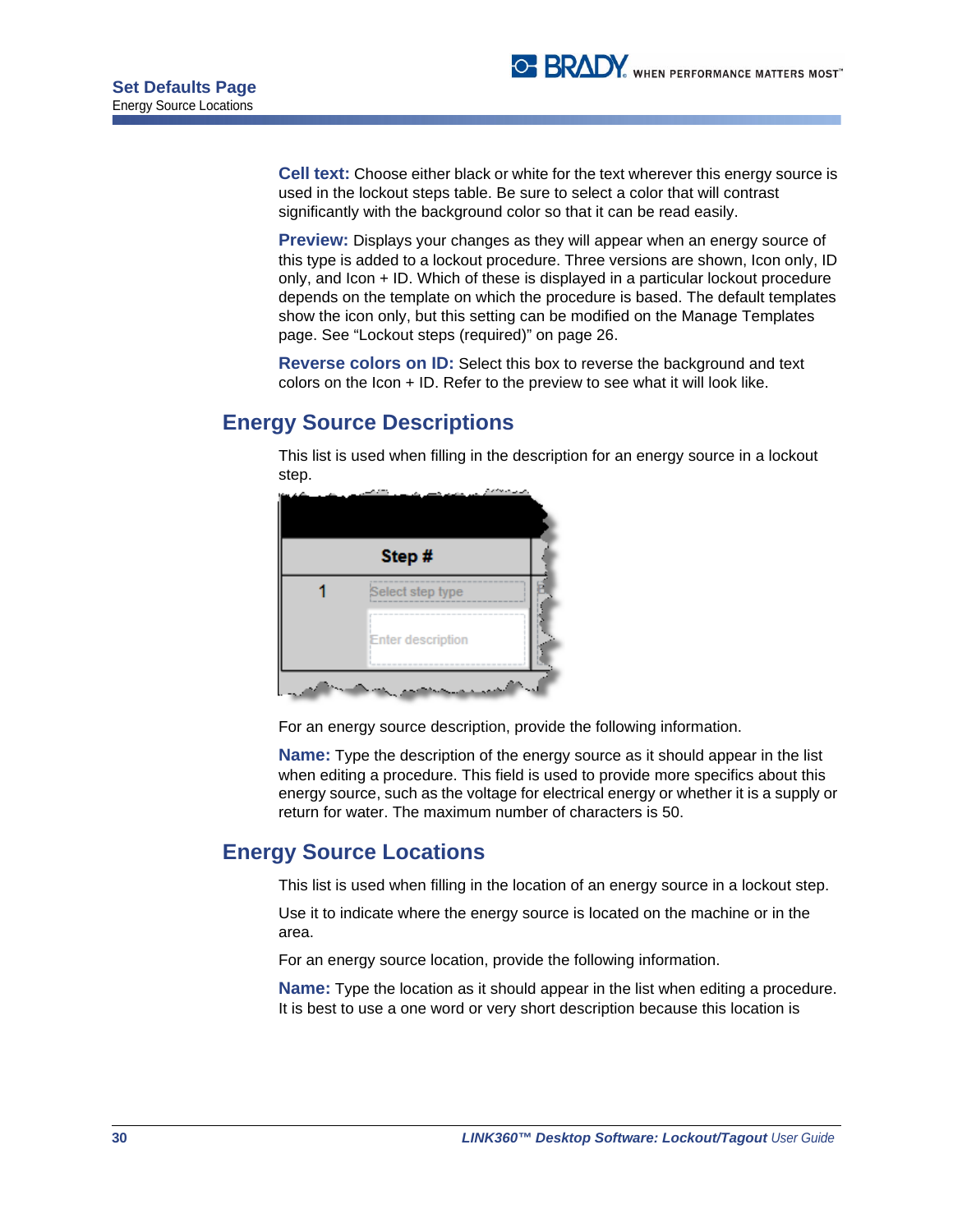placed within a sentence when added to a procedure. The maximum number of characters is 50.



### <span id="page-36-0"></span>**Lockout Methods**

This list is used when filling in the lockout method in a procedure.

Use it to indicate the means used to turn off or isolate the energy source.

For a lockout method, provide the following information.

**Name:** Type the name as it should appear in the list when editing a procedure. Use a name that will be clear and unambiguous. The maximum number of characters is 50.

**Text:** Type the text to place in the lockout step when this lockout method is selected. The maximum number of characters is 500.

### <span id="page-36-1"></span>**Lockout Devices**

This list is used when filling in the lockout device in a procedure.

Use it to indicate the type of lock used to ensure that the energy source remains isolated.

For a lockout device, provide the following information.

**Name:** Type the name as it should appear in the list when editing a procedure. The maximum number of characters is 50.

### <span id="page-36-2"></span>**Verification Checks**

This list is used when filling in the Verification column. The Verification column is only shown on the lockout procedure form if it was enabled in the template. [\(See](#page-31-3)  ["Lockout steps \(required\)" on page 26.\)](#page-31-3)

Use it to indicate the means of testing that the energy source is safely isolated.

For a verification check, provide the following information.

**Name:** Type a brief description of the verification check as it should appear in the list when editing a procedure. The maximum number of characters is 200.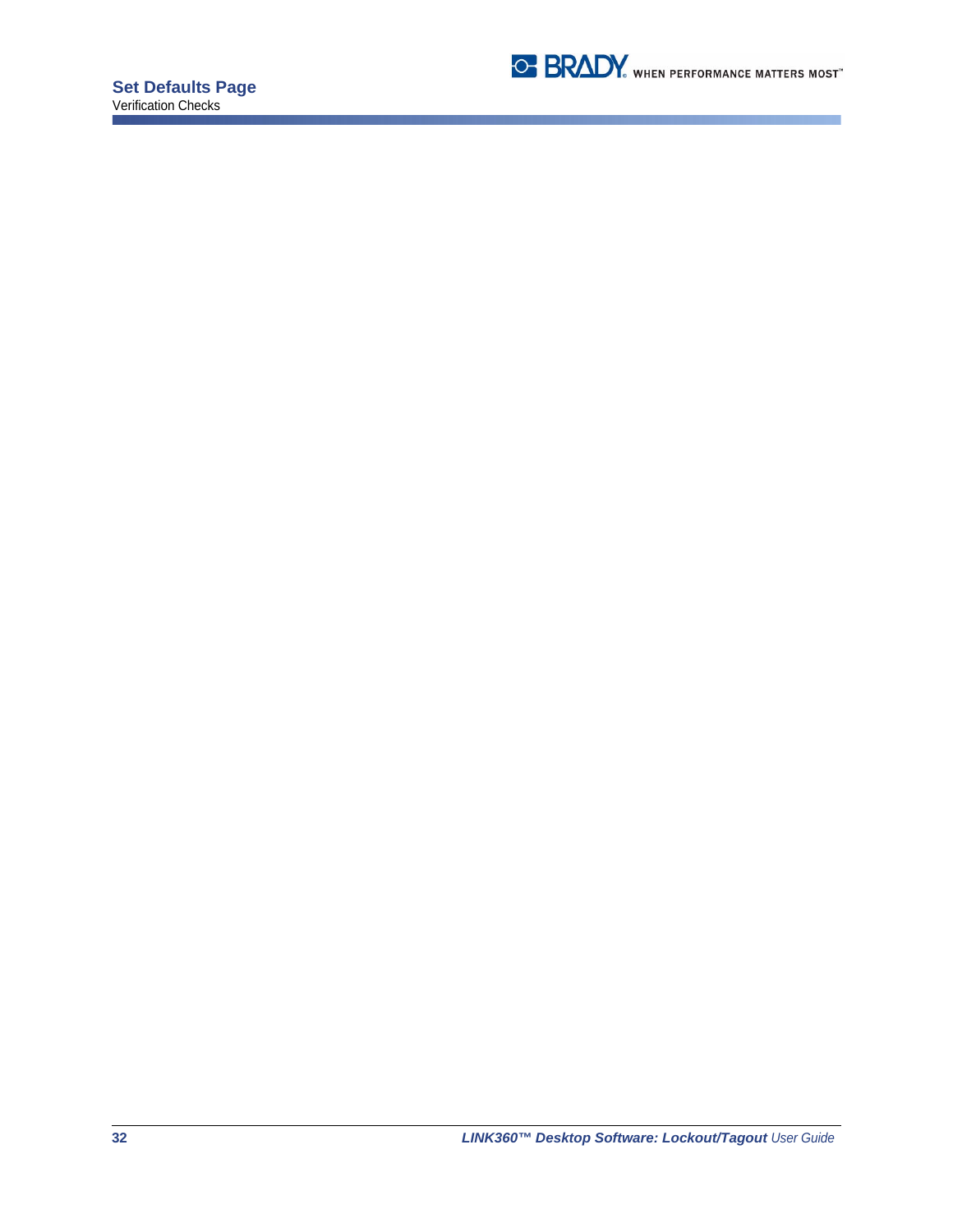# <span id="page-38-2"></span><span id="page-38-0"></span>**A Importing Procedures**

Currently you can import lockout/tagout procedures from two sources: LOCKOUT-PROTM Desktop v. 3.0 or higher and a Brady Professional Services CD. Procedures saved in the Lockout/Tagout app cannot be exported back into the LOCKOUT-PRO software.

# <span id="page-38-1"></span>**Importing from a Brady Professional Services CD**

If you received a CD from Brady Professional Services with lockout procedures, you can import those procedures directly into the Lockout/Tagout app.

#### *To import procedures:*

- 1. In the Lockout/Tagout app, select the **Open** page.
- 2. Click **Import**.
- 3. Select **From Brady Services CD**.
- 4. Insert the CD and click **Browse** to select the location of the files to import.

**Tip:** If you are going to import procedures from several subfolders, select the root folder. Later you will have the opportunity to select individual procedures in different subfolders for import.

- 5. The import utility lists the templates and text defaults available for import from the selected location. Make sure all those you want to import are selected and click **Import Templates & Defaults**.
- 6. Use the **Destination category** list to organize procedures as you import them. Either select an existing category or type the name of a new category in which to place the imported procedures. If you do nothing procedures are imported into a default *Imported Procedures* category.

**Tip:** To import into more than one category, repeat steps 6 -8 for each category into which you want to import procedures.

7. Select the procedures that you want to import. If you want to include any procedures located in subfolders, select the **Include subfolders** check box.

**Tip:** Use the **Select all** check box to select or deselect all procedures at once. This is helpful, for example, if you have a large list and only want to import a few procedures. Click **Select all** to clear all the check boxes. Then click the check boxes for only the few procedures that you want to import.

8. Click **Import Procedures**. Importing many procedures may take some time.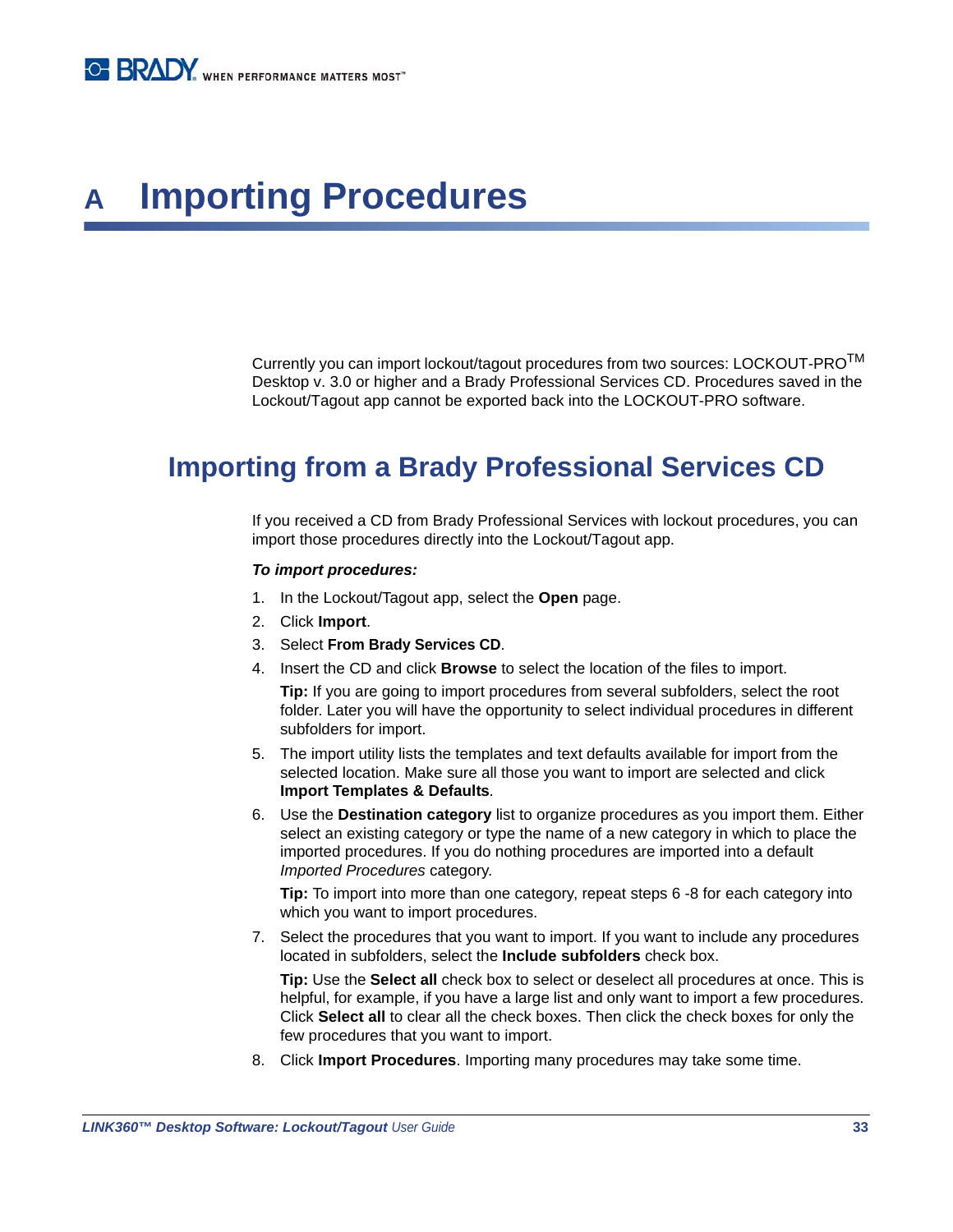- 9. When the import is completed look at the **Status** column in the results list to verify that all procedures were imported successfully.
	- A green check mark indicates that the file imported successfully.
	- A red X indicates that the file import failed.
- 10. If desired, click **View Import Log** for details about the import such as the date, time, original procedure file location, and result.
- 11. Click **Close**.

# <span id="page-39-0"></span>**Importing from LOCKOUT-PRO v. 3.0 or Higher**

The Lockout/Tagout app provides a utility for importing procedures from Lockout-PRO v. 3.0 or higher.

**Note:** The Combined Form template included in LOCKOUT-PRO software is not currently supported in the Lockout/Tagout app. Procedures based on that template cannot be imported. If possible, wait to import these procedures until the Combined Form is supported in the Lockout/Tagout app. If you need to copy procedures earlier, see *["Creating a Combined Form Template" on page 35](#page-40-1)*.

#### *To import procedures:*

- 1. Open the Lockout/Tagout app as described in *["Starting the Software" on](#page-7-5)  [page 2](#page-7-5)*.
- 2. Select the **Open** page.
- 3. Click **Import**.
- 4. Select **From Lockout PRO**.
- 5. Generally if you have procedures to import you also have text defaults to import. (For more information on text defaults see *["Set Defaults Page" on](#page-32-3)  [page 27](#page-32-3)*.) The first time you import from LOCKOUT-PRO these are all automatically selected for import. Once imported, you do not have to complete this step again.
	- a. In the section *Step 1: Import Text Defaults*, in the **Text Defaults** list, clear the check boxes for any text defaults that you do not want to import.
	- b. Click **Import Defaults**.
	- c. If desired, click **View Import Log** at the bottom of the window to see details about the import.
- 6. In the section *Step 2: Import Procedures*, click the **Browse** button next to the **Search location** field. The Browse window opens to the default location for LOCKOUT-PRO files. If needed, navigate to the location containing the procedures that you want to import. If you want to include any procedures located in subfolders, select the **Include subfolders** check box.
- 7. Click **Search Now**. This fills the *Search results* list with the names of all procedure files found.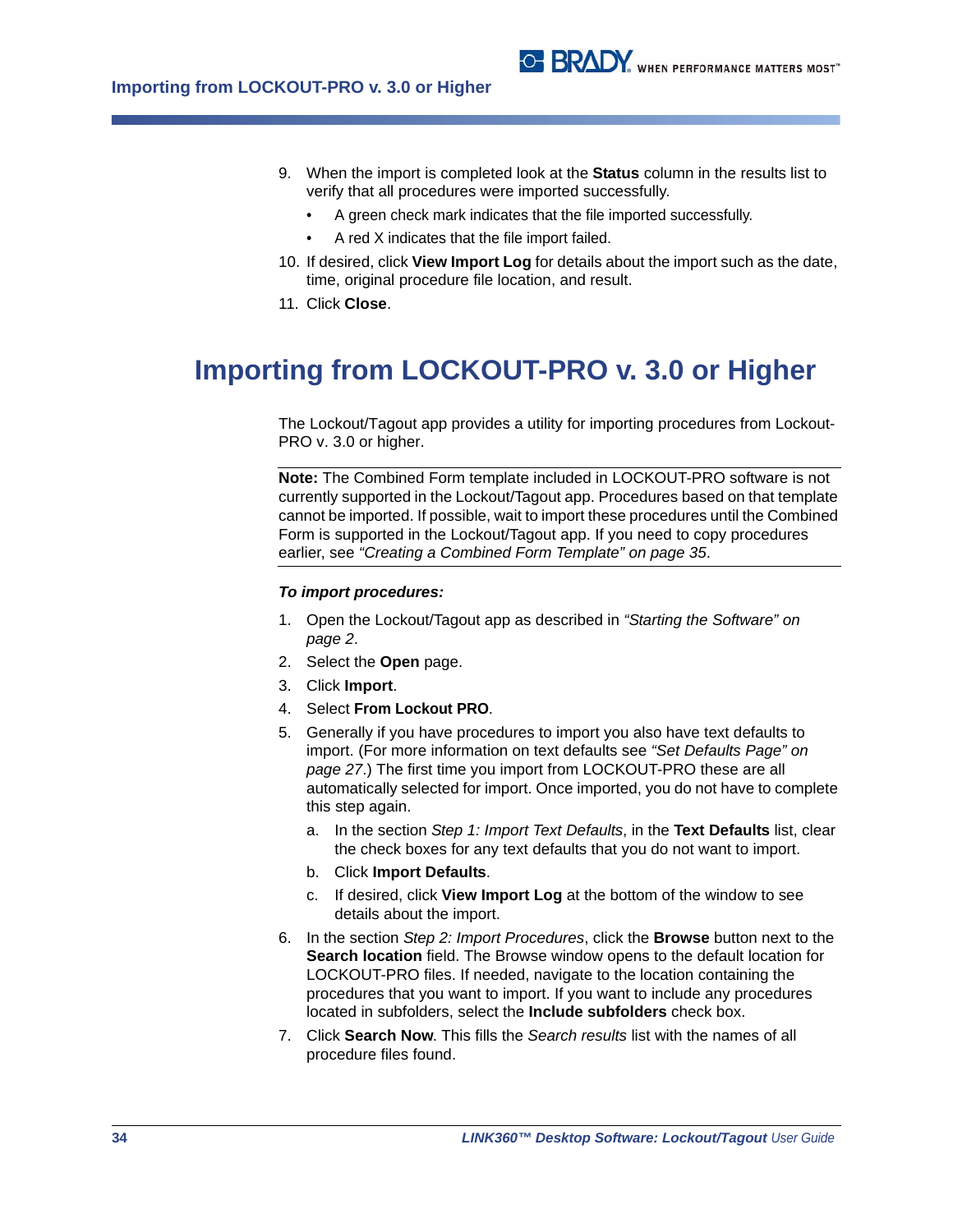8. Select the procedures that you want to import. Deselect any procedures based on the Combined Form template in LOCKOUT-PRO software.

**Tip:** Use the **Select all** check box to select or deselect all procedures at once. This is helpful, for example, if you have a large list and only want to import a few procedures. Click **Select all** to clear all the check boxes. Then click the check boxes for only the few procedures that you want to import.

9. Use the **Destination category** list to organize procedures as you import them. Either select an existing category or type the name of a new category in which to place the imported procedures. If you do nothing procedures are imported into a default *Imported Procedures* category.

**Tip:** To import into more than one category, repeat steps 8 -10 for each category into which you want to import procedures.

- 10. Click **Import Procedures**. Importing many procedures may take some time.
- 11. When the import is completed look at the **Status** column in the **Search results** list to verify that all procedures were imported successfully.
	- A green check mark indicates that the file imported successfully.
	- A yellow warning icon indicates that the file imported with issues. (The following section discusses one potential issue.)
	- A red X indicates that the file import failed.
- 12. If desired, click **View Import Log** for details about the import such as the date, time, original procedure file location, and result.
- 13. Click **Close**.

### <span id="page-40-0"></span>**Correcting missing energy sources in imported procedures**

One reason that a procedure could import with a warning is if it contains a custom energy source that was not included in the LOCKOUT-PRO database. The imported procedure still includes the lockout step for that energy source and contains the text for the custom energy source. However the assigned icon and color are unknown. One way to fix the missing energy source follows.

#### *To fix a missing energy source:*

- 1. Open the procedure in LOCKOUT-PRO if you need to identify the name, color, and icon of the energy source.
- 2. In the Lockout/Tagout app, open the Set Defaults page and create the missing energy source type. See *["Energy Source Types" on page 29](#page-34-2)*.
- 3. Open the imported procedure in the Lockout/Tagout app and apply the newly created energy source type to the lockout step.

## <span id="page-40-1"></span>**Creating a Combined Form Template**

If you must work with procedures based on the Combined Form in the Lockout/Tagout app, you can create a semblance of the Combined Form template and then use that template to manually recreate the procedures. You may find the following list of hints helpful as you create a template similar to the Combined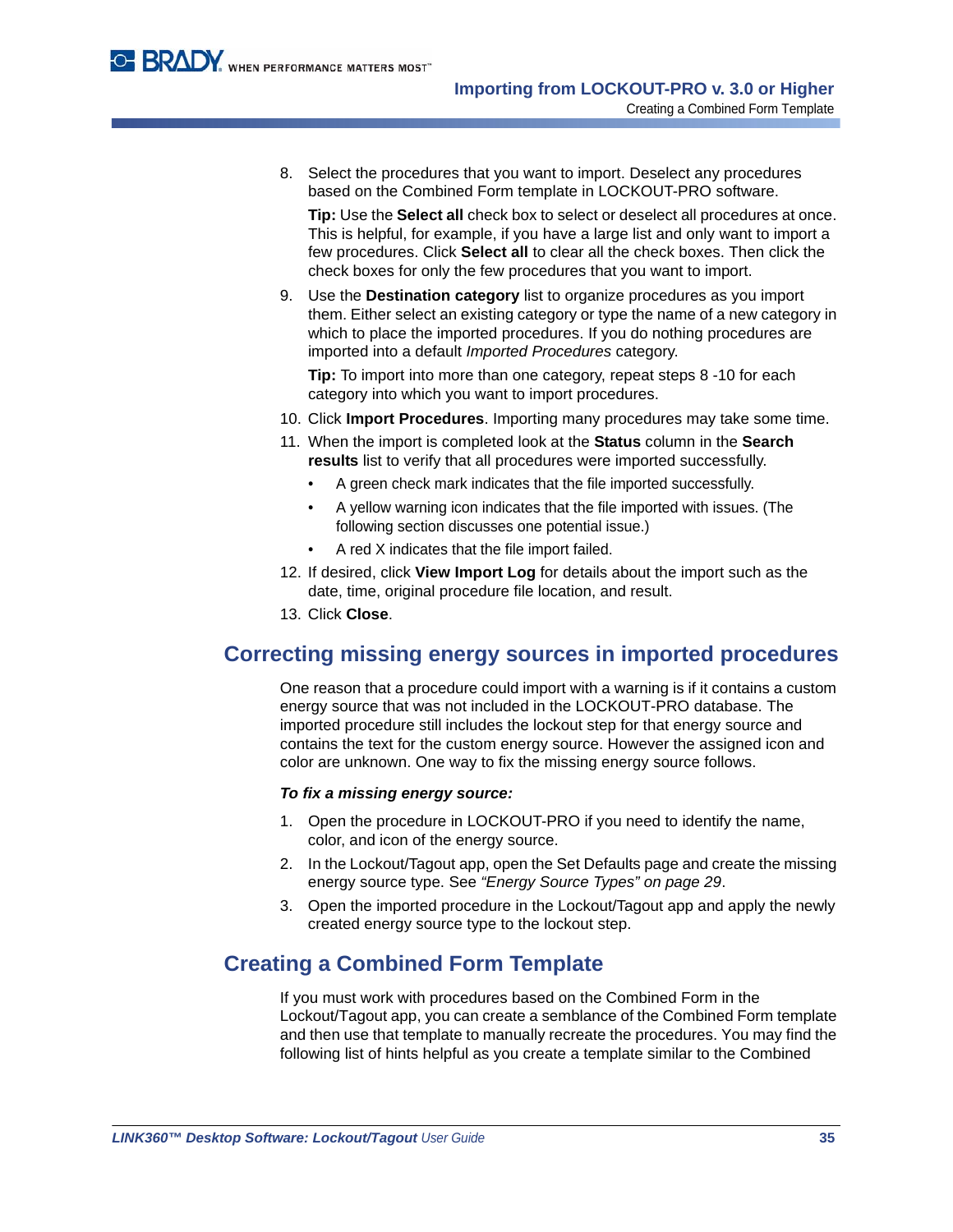Form. For information on creating templates see *["Manage Templates Page" on](#page-30-1)  [page 25](#page-30-1)*.

#### *Tips for creating a template similar to the Combined Form:*

- Start with the Short Form template and make a copy. Give it a name that will not be confused with the actual Combined Form in the future.
- Remove the check mark next to **Procedure Purpose** under *Additional Header Sections*.
- Change the **Lockout Application Process** heading to **Emergency Contacts** and delete the default contents.
- Under *Lockout Steps* add the **Verification column**. (This serves as the *Check* column in the Combined Form.)
- Change the **Verification of Energy Isolation** heading to **Notes** and delete the default contents.
- Change the **Lockout Removal Process** heading to **Procedure Change Notification**. Change the text as desired or to the Combined Form default text of "Contact your supervisor if you have any questions or concerns about the accuracy or effectiveness of this procedure."
- Under *Back Page* select **Include section at end of procedure**.

No equivalent exists for the *Additional Info* column on the last page of the Combined Form.

Remember to save the template. Use this template to recreate procedures based on the Combined Form.

# <span id="page-41-0"></span>**Importing from LOCKOUT-PRO Versions Prior to 3.0**

To import procedures from earlier versions of LOCKOUT-PRO, first upgrade the procedures within LOCKOUT-PRO and then import into the Lockout/Tagout app.

#### *To import procedures:*

- 1. Use the import feature in LOCKOUT-PRO v. 3.0 or higher to upgrade the procedure. (**File > Import.**)
- 2. Follow the steps in *["Importing from LOCKOUT-PRO v. 3.0 or Higher" on](#page-39-0)  [page 34](#page-39-0)* to import the file into the Lockout/Tagout app.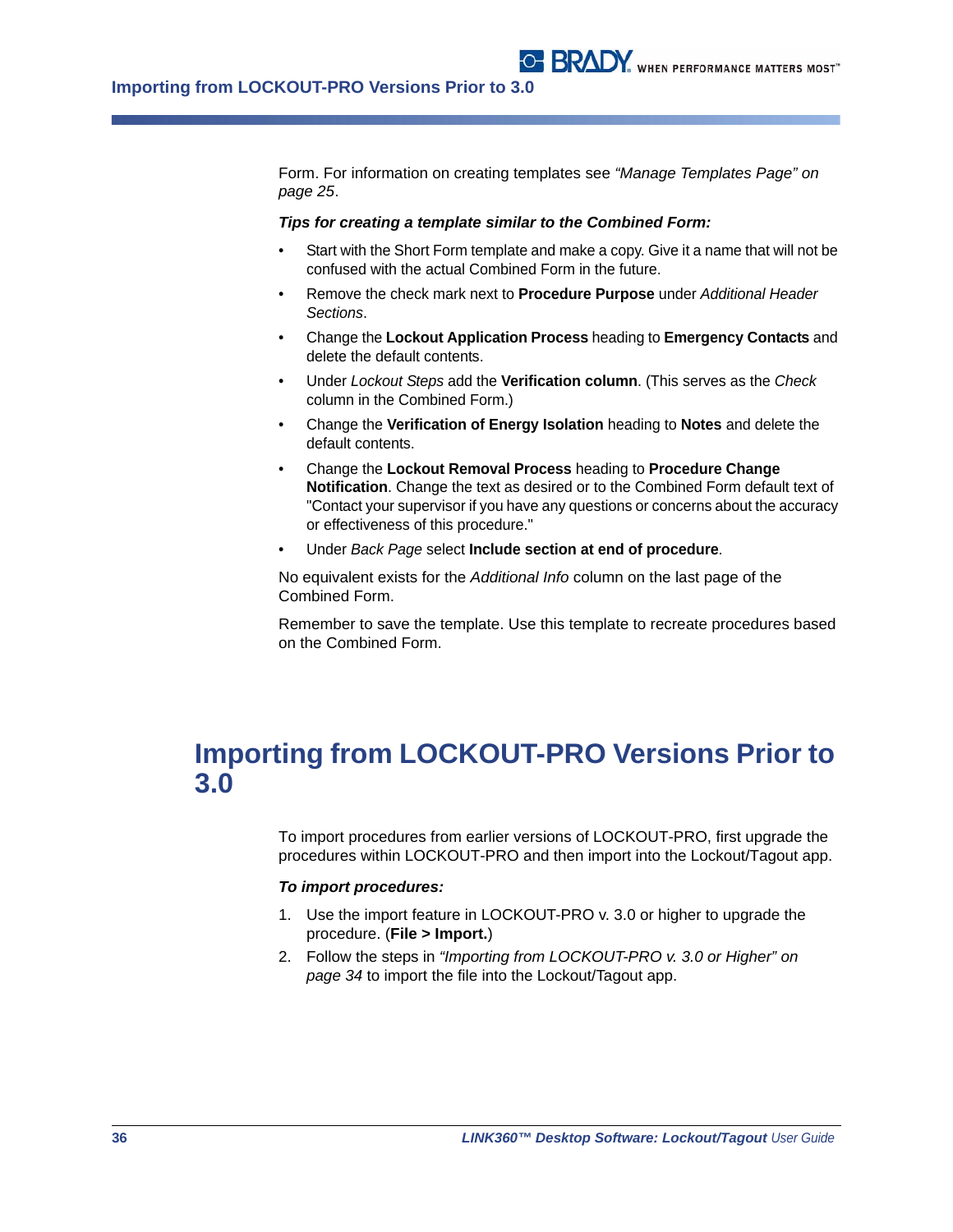# <span id="page-42-0"></span>**Differences Between the Lockout/Tagout App and LOCKOUT-PRO Software**

The following table provides a comparison of features between the Lockout/Tagout app and LOCKOUT-PRO software. This is not a complete list of features.

| <b>Feature</b>                                                                                                                            |   | Lockout/Tagout   LOCKOUT-PRO |
|-------------------------------------------------------------------------------------------------------------------------------------------|---|------------------------------|
| <b>General Operation</b>                                                                                                                  |   |                              |
| Additional defaults for energy source types,<br>energy source descriptions, page header<br>notes, and verification checks                 | X |                              |
| Search for saved procedures based on<br>procedure name, author name, keywords,<br>and additional optional data (site, area,<br>equipment) | X |                              |
| Organize procedures in user-defined<br>categories for management and retrieval                                                            | X |                              |
| Links to applicable OSHA regulations                                                                                                      |   | X                            |
| Corporate Policy (Sample lockout/tagout.<br>policy for users to modify and implement)                                                     |   | X                            |
| Sample training materials and fact sheets                                                                                                 |   | X                            |
| Device Guide with instructional videos for<br>many Brady lockout/tagout devices                                                           |   | X                            |
| <b>Procedure Editing</b>                                                                                                                  |   |                              |
| WYSIWYG procedure editing                                                                                                                 | X |                              |
| An image within a lockout step can include<br>energy labels from any step in the procedure.                                               | X |                              |
| Labels on an image in a lockout step can<br>have arrows pointing to the exact location on<br>the equipment                                | X |                              |
| <b>Procedure Templates</b>                                                                                                                |   |                              |
| Number of images supported in the short form<br>template                                                                                  | 3 | $\overline{c}$               |
| When the number of images in a short form<br>procedure is set to zero, the empty space for<br>the images is removed                       | X |                              |
| Verification column supported in short form                                                                                               | X |                              |
| Optional sections for Procedure Purpose,<br>Verification of Energy Isolation, and a back<br>page with typical minimum lockout procedure   | X |                              |
| Number of images supported below the<br>header and above the table of lockout steps in<br>the long form                                   | 3 | $\Omega$                     |
| Combined Form procedure template                                                                                                          |   | Χ                            |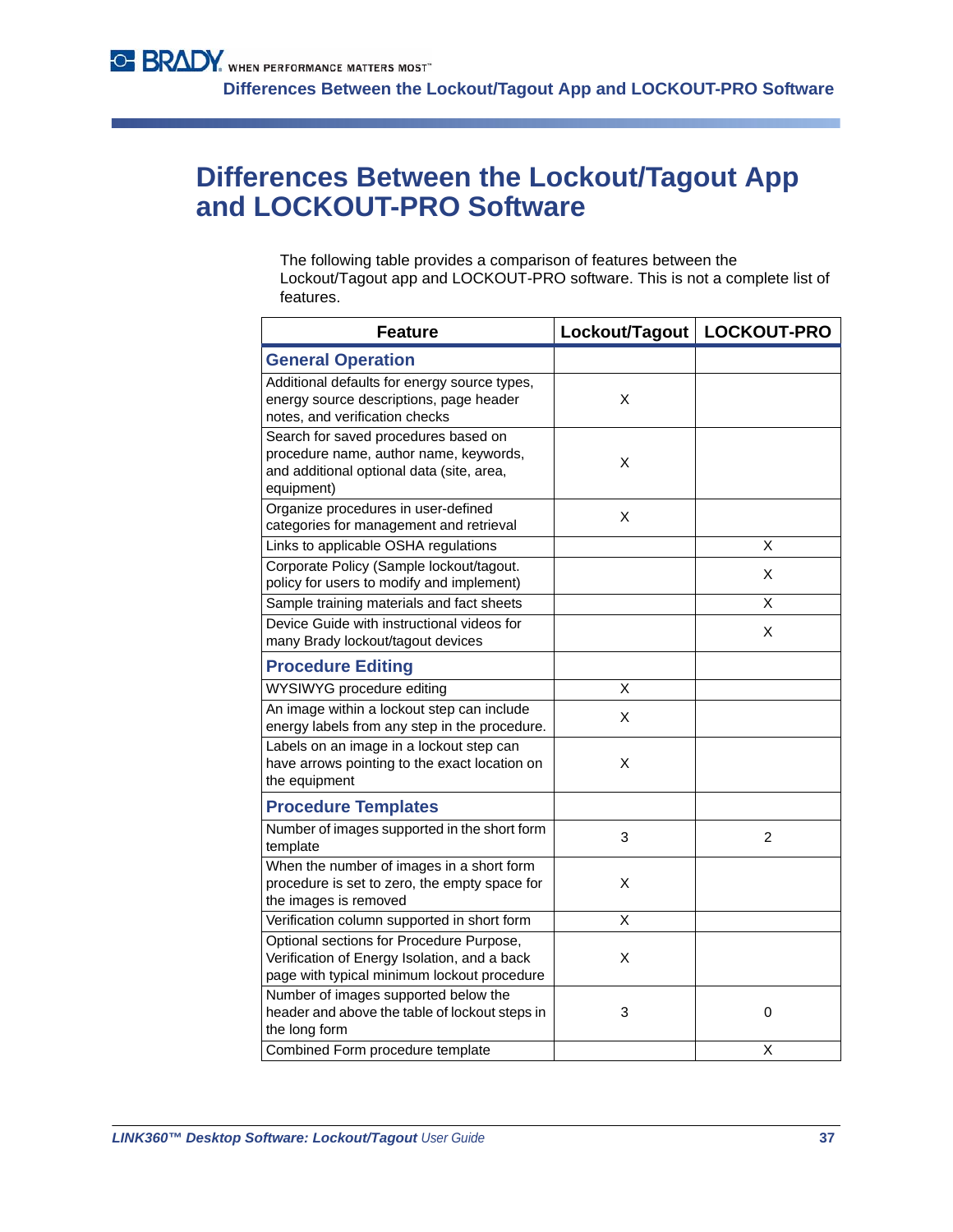### **Differences Between the Lockout/Tagout App and LOCKOUT-PRO Software**

| <b>Feature</b>                                                                                      |                     | Lockout/Tagout   LOCKOUT-PRO |
|-----------------------------------------------------------------------------------------------------|---------------------|------------------------------|
| <b>Template Editing</b>                                                                             |                     |                              |
| Choice of showing energy source icons or<br>identifiers in lockout steps is set in                  | template            | procedure                    |
| Icon plus identifier option for energy sources                                                      | X                   |                              |
| Background color of editable text fields can be<br>changed.                                         |                     | on some fields               |
| Text color of editable fields can be changed                                                        | X                   | on some fields               |
| <b>Printing</b>                                                                                     |                     |                              |
| Support for printing energy source labels on<br>HANDIMARK <sup>®</sup> printers                     |                     | X                            |
| Templates for printing procedures on<br><b>GLOBALMARK Color &amp; Cut printers</b>                  |                     | X                            |
| Support for printing energy source labels and<br>lockout tags on GLOBALMARK Color & Cut<br>printers | X                   | X                            |
| Rounded corners on energy source labels are<br>cut on GLOBALMARK Color & Cut printers               |                     | X                            |
| Batch printing of procedures                                                                        |                     | X                            |
| <b>File Formats</b>                                                                                 |                     |                              |
| Export procedures to PDF, TIFF, and JPG<br>formats                                                  |                     | X                            |
| Ability to use LOCKOUT-PRO v. 3.x files                                                             | import              | X                            |
| Ability to use LOCKOUT-PRO files prior to v.<br>3.0                                                 | convert then import | import                       |